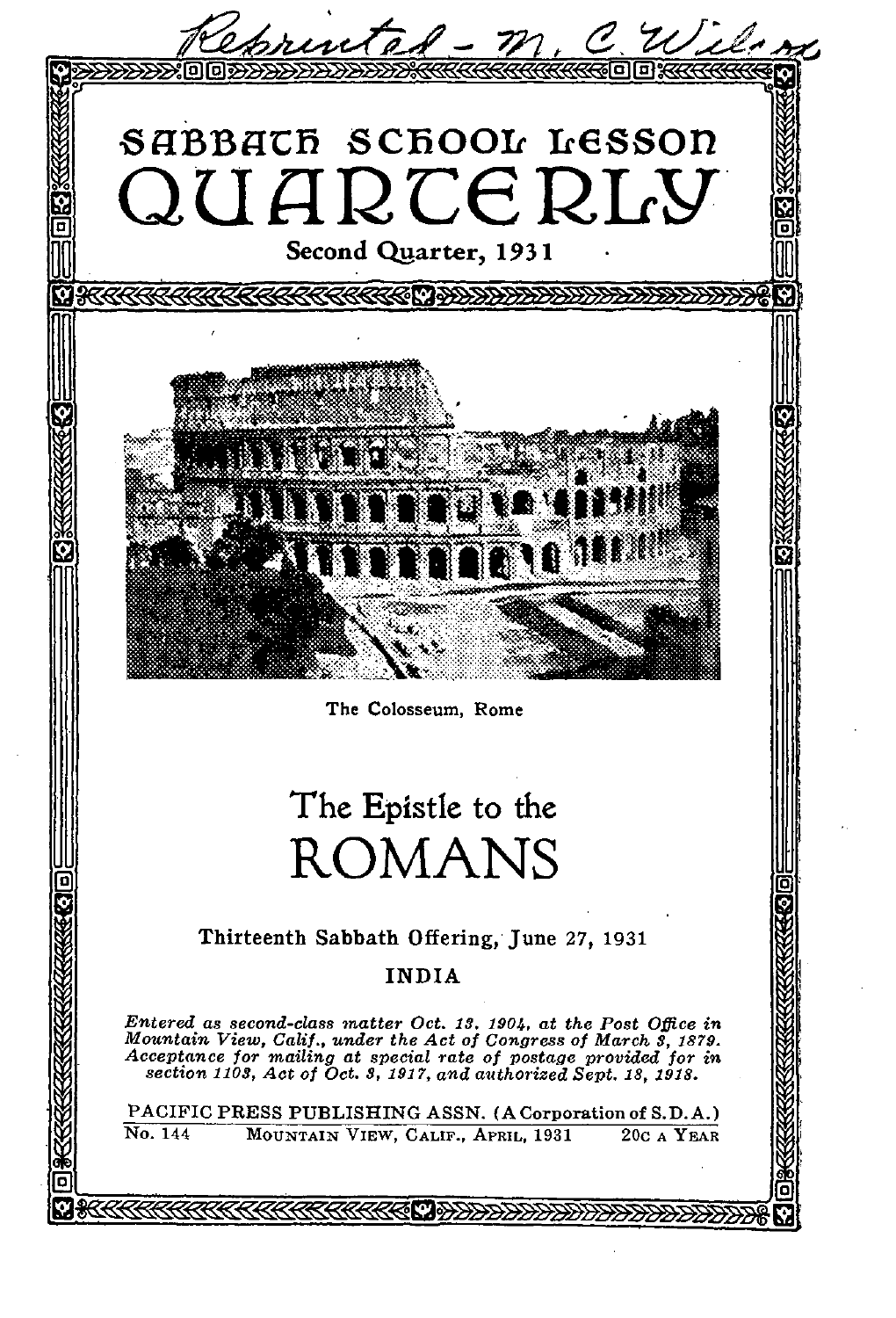# The Epistle to the Romans

#### **Introductory Note**

The epistle of Paul to the Romans is placed first among his writings, perhaps because of its great doctrinal importance. It probably was written in Corinth in the spring of A. D. 57 or 58. It is one of the most systematic and comprehensive of religious treatises, and withal a mighty appeal. It sets forth man's sinful and lost condition, whatever his race or pretension, his hopelessness without God, and God's mercy in justification through Christ Jesus. It shows how God can be just, and yet justify the believing sinner; not that he may continue in sin, but that he may develop a sinless, Christian character.. While a profound book, it is not difficult for the heart of faith to apprehend.

Study the book, its chapters, its sections, its verses, its clauses, its phrases, its words. Do not hurry. Do not seek to give a whole verse for an answer to a question, when a word will suffice. Use only that part of the scripture necessary to answer the question. Get all you can out of the words of life. Review often. Remember the "therefores" and "wherefores;" and find the reasons for their use. May the study of this wonderful epistle bring the multiplied blessings of faith to all.

## **Lesson 1 — April 4, 1931**

## **Righteousness by Faith**

#### LESSON SCRIPTURE: Romans 10.

#### THE LESSON

1. What was the apostle's desire and prayer for his people? Rom. 10:1.

NOTE.—"My heart's desire and prayer." The Jews rejected our Lord and persecuted His servants. Notwithstanding this, Paul knew that many of them, even in their persecution of God's people, had real zeal for God, and that they persecuted ignorantly. Had they understood, they would not have crucified the Lord's Christ. Acts 3:17; 1 Cor. 2:8. Paul, remembering his own misguided experience, could pray earnestly for them. We do not see as God sees. Men of whom we feel hopeless, may be on the very eve of turning to God.

2. To what did the apostle bear witness? Verse 2.

NOTE.—Paul no doubt remembered the time when he "was zealous toward God," and on his way to Damascus was breathing out threatenings and slaughter against those who believed on Jesus. His own experience made him sympathetic, even while he spoke truths that seemed harsh to Jewish ears.

3. Of what were Paul's brethren ignorant? Whose righteousness did they seek to establish? As a consequence, what had they not done? Verse 3.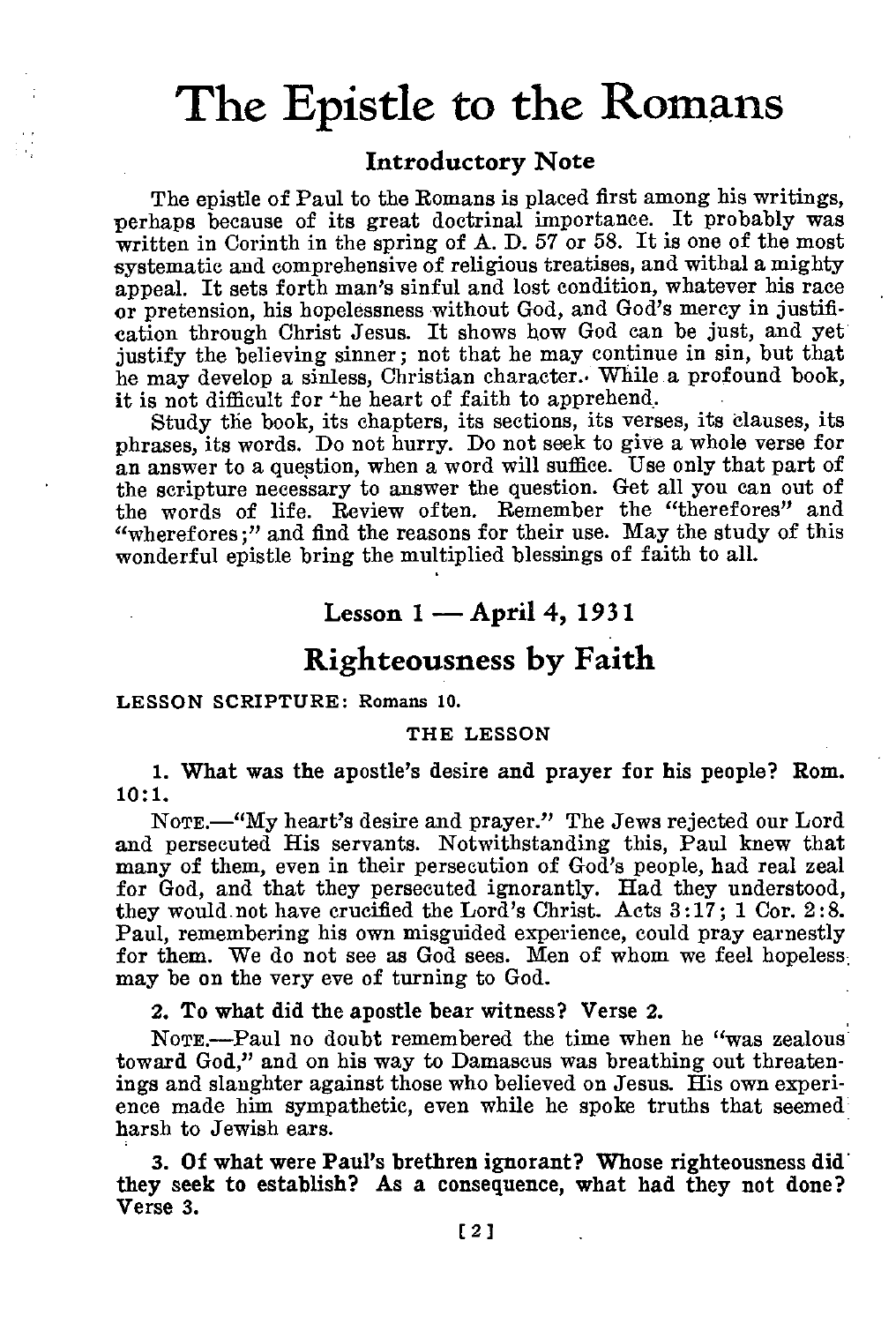NoTE.—"Establish their own righteousness." That is what every one tries to do who does not know God, who has not by revelation (Matt. 16:17) seen God, or who forgets His infinite holiness. He who holds ever in view the righteousness of God, will abhor himself and honor God. The gospel places the glory of man in the dust and exalts Jesus Christ.

#### 4. What is the object of the law? Verse 4.

NoTE.—"End of the law." The word "end" in this text means aim, or object, as in James 5:11. The aim, or object, of the law is to bring its transgressors to Christ. The justice of the law shuts the sinner in the prison house of death, with Christ the only door of hope. The law is unable in itself to give freedom, but seeking release from both death and sin, the transgressor turns to Christ as the only source of righteousness. Rom. 7:7, 24, 25; Gal. 3:23, 24. Then in Christ the righteousness of the law, which is the requirement, is fulfilled in those who walk after the Spirit. Rom. 8:4. Faith in Christ establishes the law in the heart.

5. What will come to the man who perfectly obeys the law? Verse 5.

6. What does the righteousness by faith admonish not to say? Verses 6, 7.

NoTE.—Righteousness by faith is personified and made to speak for itself. It does not demand that man shall do great things by which he will take glory to himself. Man is not to descend into the deep, nor must he climb up to heaven; all he needs to do is to yield himself, and believe in Christ Jesus, who has come down to him.

We can learn a lesson from the experience of Israel. " 'As Moses lifted up the serpent in the wilderness,' even so was 'the Son of man lifted up, that whosoever believeth in Him should not perish, but have eternal life.' All who have ever lived upon the earth have felt the deadly sting of 'that old serpent, called the devil, and Satan.' The fatal effects of sin can be removed only by the provision that God has made. The Israelites saved their lives by looking upon the uplifted serpent. That look implied faith. They lived because they believed God's word, and trusted in the means provided for their recovery. So the sinner may look to Christ, and live. He receives pardon through faith in the atoning sacrifice. Unlike the inert and lifeless symbol, Christ has power and virtue in Himself to heal the repenting sinner."—"Patriarchs and Prophets," p. 431.

7. What does righteousness by faith say? Verse 8.

8. What is necessary to salvation? Verse 9.

9. What will faith and confession bring? Verse 10.

NOTE.—"Unto righteousness." Much belief merely accepts facts and no more. Faith accepts righteousness, reaches to it, makes it its own. The faith which stops short of righteousness is a failure. But the faith which grasps God's righteousness will be glad to tell others.

"We come to God in the name of Jesus by special invitation, and He welcomes us to His audience chamber. He imparts to the humble, contrite soul that faith in Christ by which he is justified. Jesus blots out as a thick cloud his transgressions, and the comforted heart exclaims,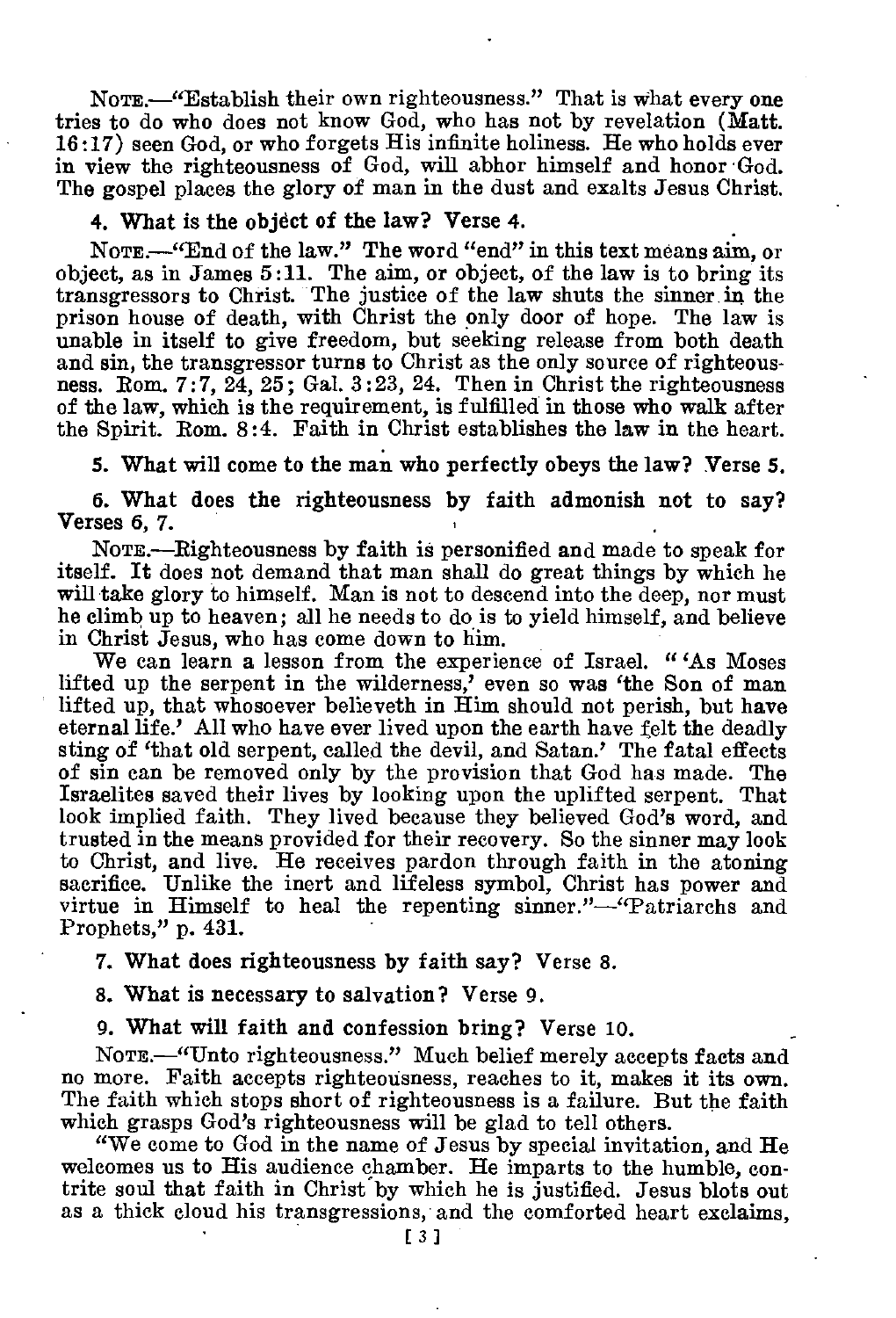`0 Lord, I will praise Thee: though Thou wast angry with me, Thine anger is turned away, and Thou comfortedst me.' Isa. 12:1. Such a one will understand by his own experience the words of Paul, 'With the heart man believeth unto righteousness; and with the mouth confession is made unto salvation.' Rom. 10:10."-"Counsels to Teachers," p. 242.

10. Who will not be put to shame? Verse 11.

11. What is said of distinction between men and races? What shows the equality of all before God? Verses 12, 13.

NOTE.—"The blessings of salvation are for every soul. Nothing but his own choice can prevent any man from becoming a partaker of the promise in Christ by the gospel. Caste is hateful to God. He ignores everything of this character. In His sight the souls of all men are of equal value. . . . Without distinction of age, or rank, or nationality, or religious privilege, all are invited to come unto Him and live."—"The Desire of Ages," p. 403.

12. What pertinent questions does the apostle ask? Verses 14, 15, first clause.

NomE.—"There are many in our world who are longing to hear the word of life. But how can they hear without a preacher? And how can those sent to teach them live without support? God would have the lives of His workers carefully sustained. They are His property, and He is dishonored when they are compelled to labor in a way that injures their health. He is dishonored, also, when for lack of means workers cannot be sent to destitute fields.

"In place of complaining of the officers of the General Conference because they cannot respond to the multiplied calls for men and means, let our church, members bear a living testimony to the power of the truth by denying self and giving liberally for the advancement of the work." —"Testimonies," Vol. 9, pp. 52, 53.

13. 'What is said of those who bring glad tidings? Verse 15.

14. Do all accept the glad message? Verse 16.

15. Upon what is faith based? Verse 17.

16. How many have heard this gospel message? Verse 18.

NOTE.-"Their sound." The voice of God speaking through His works; for the quotation is from Psalm 19:4. Sometimes He speaks in dread majesty, sometimes in marvelous wisdom, sometimes in the terrible tempest, in the soft-breathing night breezes, in the mighty oak, in the tiny floweret, in all the wonders of the jeweled dome above us. In a thousand different ways is proclaimed to the thoughtful, longing heart the power, the wisdom, and the love of God. There has always been light enough to lead to God, and there is sufficient potency in one ray to save the soul who receives and follows the light.

17. What effort was put forth to arouse them? What prophecy of the Gentiles is mentioned? Verse 19. •

18. What prediction of the Gentiles is quoted from Isaiah? Verse 20.

[41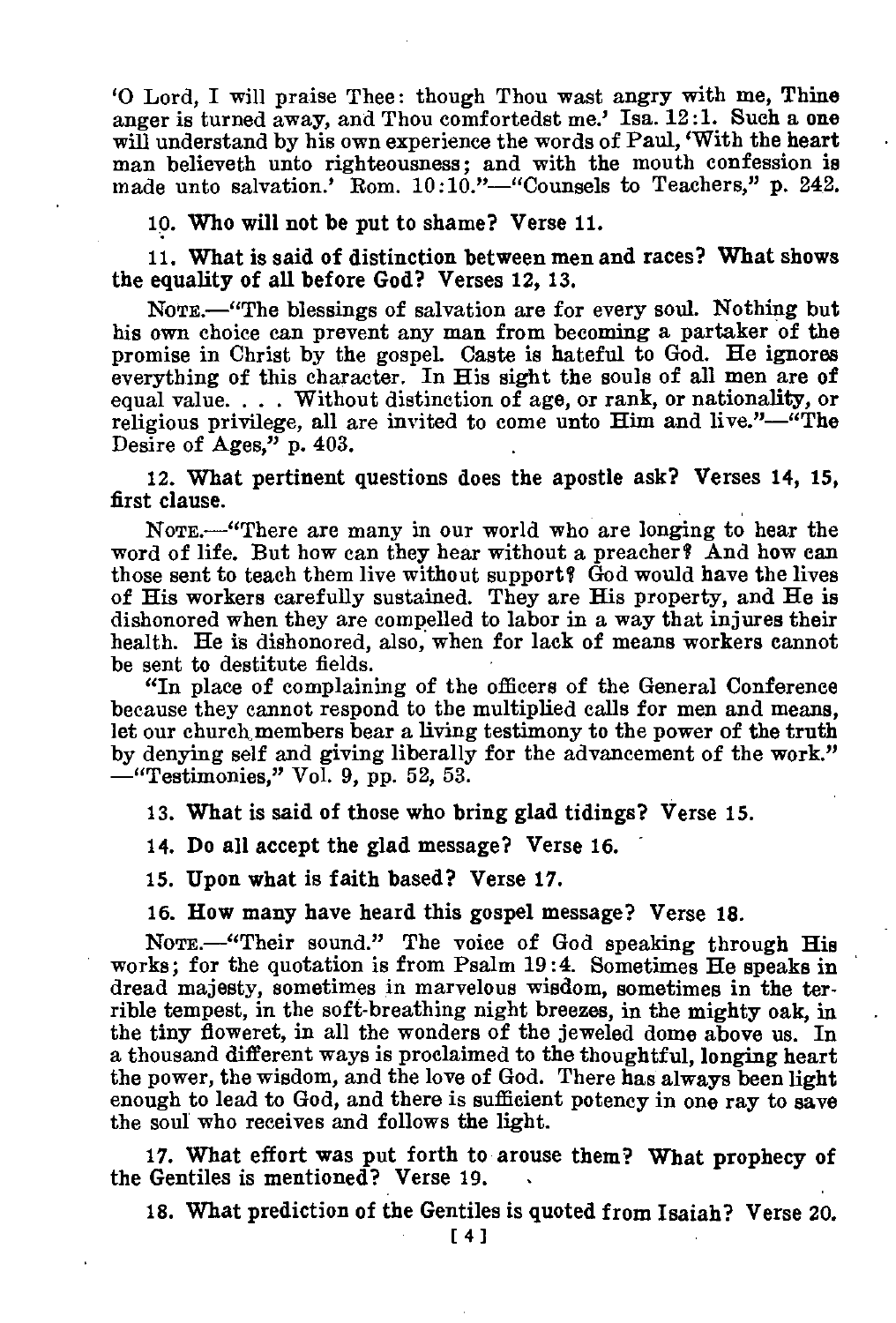NOTE.—"I was found of them that sought Me not." All through God's work with Israel, He desired to make them instruments of salvation to the nations. He placed them in the center of civilization, in the highway of the nations, that they might minister light to the peoples of earth. He taught them this in object lesson, in precept, in psalm, in prophecy. But all these blessings they took to themselves, and perverted them into curses. We hold our blessings only by using them for others.

19. What did God say of those who sought to establish their own righteousness? Verse 21.

NOTE.—"All day long He had stretched forth His hands unto a disobedient and gainsaying people; yet He would be found of them that sought Him not; among a people that had not called upon His name He would be manifest. . . .

"Many are deceived to-day in the same way as were the Jews. Religious teachers read the Bible in the light of their own understanding and traditions; and the people do not search the Scriptures for themselves, and judge for themselves as to what is truth; but they yield up their judgment, and commit their souls to their leaders. The preaching and teaching of His word is one of the means that God has ordained for diffusing light; but we must bring every man's teaching to the test of Scripture. Whoever will prayerfully study the Bible, desiring to know the truth, that he may obey it, will receive divine enlightenment."—"The Desire of Ages," pp. 458, 459.

#### **SUPPLEMENTARY QUESTIONS FOR HOME STUDY**

1. Should we place anyone outside of God's limit and power to reach and save? For how many, then, should we pray?

2. In the light of this lesson, can we prosper spiritually and not bear witness for God?

3. What verse in this chapter contains a most precious promise?

## **Lesson 2 — April 11, 1931**

## **Election by Grace**

**LESSON SCRIPTURE: Romans 11:1-18.** 

#### **THE LESSON**

1. What proof did the apostle give that God had not cast off His people? Rom. 11:1.

NOTE.—"I also." Paul was in his own experience a demonstration that God had not cast away the Jews from salvation. For if God could pardon Paul, who was a persecutor and blasphemer, He could pardon all who came to Him; for He is "no respecter of persons."

2. What **further** proof does he cite? Verses 2-4.

3. What conclusion does the apostle draw? Verse **5.** 

NOTE.—"There is a remnant." The accepted remnant are not by birth; they are not of man's making. They are God's people by His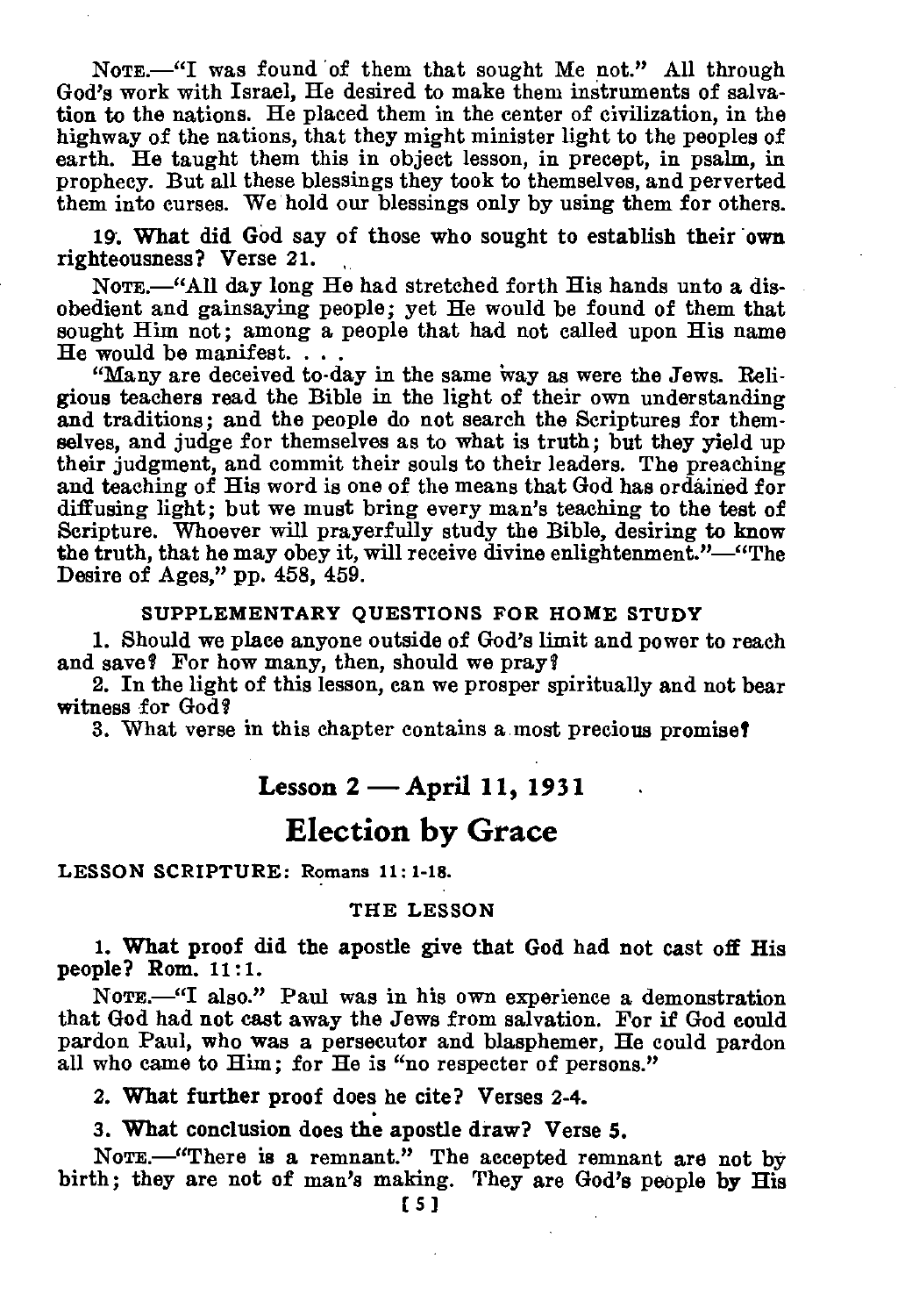grace; "for by grace are ye saved through faith." Eph. 2:8. Salvation is not of works; if it were, man could boast; but in every age and generation human hearts respond to God's truth and love, and become receivers of His grace. In every age, in every generation, God has not left Himself without witness. Acts 14:17. It is ever by His grace; as in Elijah's day, even so now. To Him therefore belongs all the glory.

"In the worst days of Hebrew apostasy there was always an elect handful that did not go astray after other gods. It was so in the days of Elijah; and it was a comfort to the faithful heart of Paul to believe that, amid the general opposition excited by the preaching of the gospel, there were many secret lovers of the cross who were true to the Messiah and His claims. Man can never count these quiet, unknown, holy souls, who, like the sweetest wild flowers, can be detected only by the fragrance of their lives. But God counts them, to whose grace and care all that is good in them is due."—F. B. Meyer.

4. But by what alone is this election? Verse 6.

5. What disappointment must necessarily come to Israel, who sought righteousness by works? Verse 7, first part.

6. Who did obtain the righteousness they sought? Verse 7, last part.

NoTE.—"Israel hath not; . . . the election hath." Israel sought righteousness by works. But how could they obtain it? for all their works fell short of God's glory. Faith in the free grace of God was wanting. The election obtained righteousness, because they chose it, chose God's grace, God's righteousness in their behalf, chose all for which He had chosen them.

7. Why were the rest blinded or hardened? Verse 8.

NOTE.—"Blinded." The margin gives "hardened." They were hardened because they would not accept God's way, and God let them have their own way.

8. Of what were they worthy? Verses 9, 10.

NOTE.—"Let." As they are determined to walk in their own way, let them have it, let them have all the fruitage thereof. All the things mentioned are the legitimate fruit and consequences of their own choice.

9. What question does the apostle ask? What answer is given? Verse 11, first part.

10. What good thing came through their stumbling? What effect was this meant to have on Israel? Verse 11, last part.

NoTE.—"Their fall." Not their destruction as individuals; but their separation from God, their setting aside as a nation, as a special people. Christ had come. The true Israel—the Jew—was of the spiritual seed alone. (See Rom. 2:28, 29; 9:6-8.) "The leaders in the Jewish nation had signally failed of fulfilling God's purpose for His chosen people. Those whom the Lord had made the depositaries of truth had proved unfaithful to their trust, and God chose others to do His work;"-"The Acts of the Apostles," pp. 78, 79. But though cast off in their national capacity; God eagerly longed that they as individuals should come into the fold through Christ.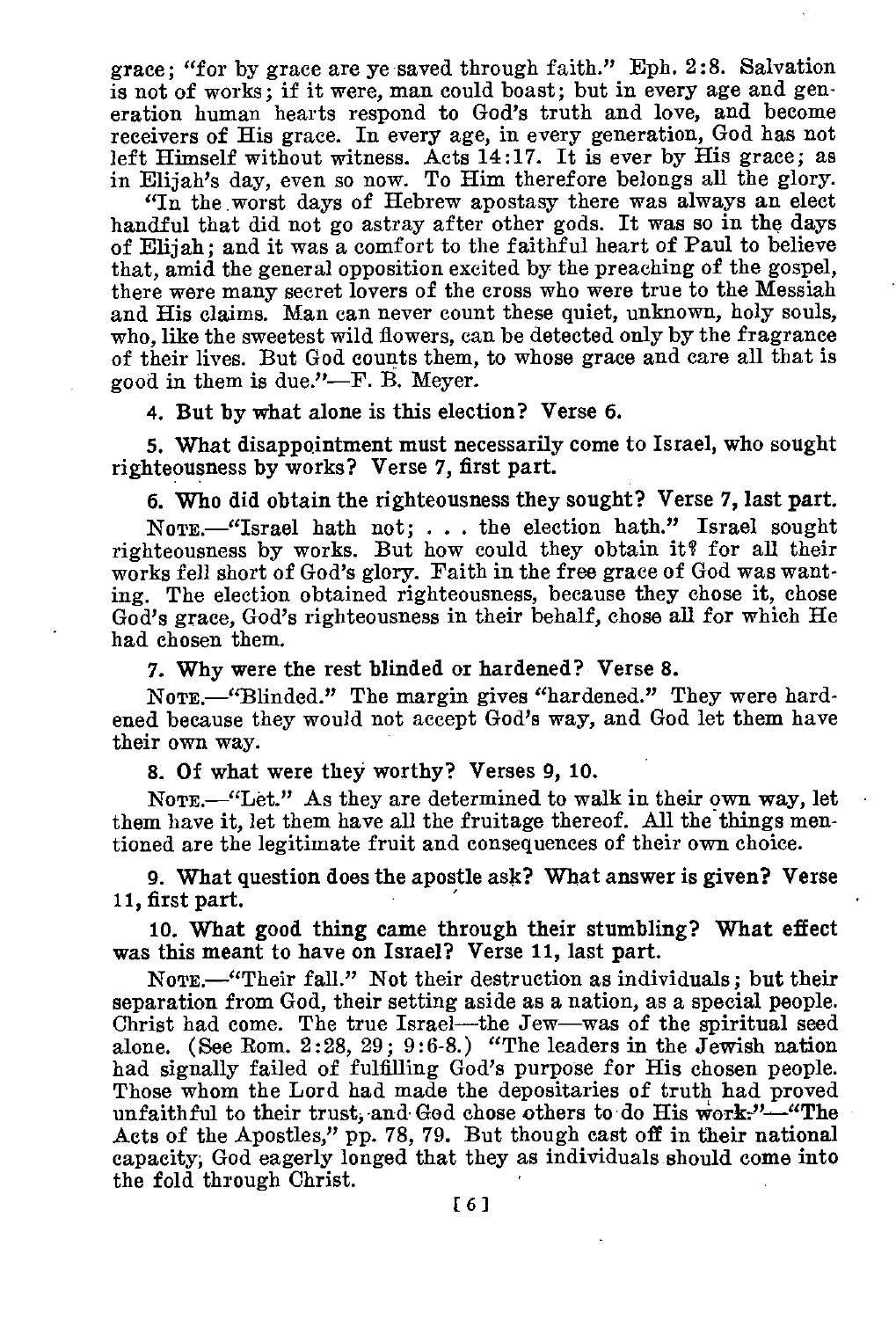#### **11. From what condition of Israel is most gained? Verse 12.**

NOTE.—"The fall . . . their fullness." God would have used the nation of Israel to enlighten the world in the fullest sense, if they had yielded fully to Him; but when their whole effort and thought was for themselves, they held the world back from the riches of God's grace intrusted to them. Their fall as a nation, and the proclamation of the gospel to all alike, opened to the world the infinite riches of God's grace. But even greater blessings would have been given if they had yielded all, so that God could have used them as a positive force in the work of carrying the gospel. •

**12. To whom is the apostle thus writing? What does he hope to accomplish? Verses 13, 14.** 

**13. What comparison is drawn between the casting away and** the **receiving of the Hebrew people? Verse 15.** 

**14. What proofs are given of character? Verse** 16.

NomE.—"Notwithstanding Israel's failure as a nation, there remained among them a goodly remnant of such as should be saved.. At the time of the Saviour's advent, there were faithful men and women. who had received with gladness the 'message of John the Baptist, and had thus been led to study anew the prophecies concerning the Messiah. When the early Christian church was founded, it was composed of these faithful Jews who recognized Jesus of Nazareth as the one for whose advent they had been longing. It is to this remnant that Paul refers when he writes, 'If the first fruit be holy, the lump is also holy: and **if the** root be holy, so are the branches.' "—Id., pp. 376, 377. The lump evidently refers to the loaves offered when Israel entered the land. (See Num. 15:18-21.)

**15. How did the Gentiles come in? What blessings thus came to them? Verse 17.** 

NOTE.—"Partakest of the Root." This Root of holiness is Christ. If branches will not partake of His life, they die, or are cut off. As is the character of the source, so is that which it produces. We must not lose sight of the fact that the term "Israel" is used in its twofold aspect. The Jews used it in its literal, fleshly, national aspect, and many Christian expositors do still. Paul recognized this, but his effort was to show to them that only Israel by faith was acceptable to God. So Abraham, Isaac, and Jacob—the fathers—obtained the blessings and the promise by faith. Therefore when the people as a nation were set aside, the individuals were not. God had better things for them in a "fullness" not earthly but heavenly.

**16. What reason is given to show us we have no right to boast or glory? Verse 18.** 

NoTE.—"Shall the warnings from God be passed by unheeded? Shall the opportunities for service be unimproved? Shall the world's scorn, the pride of reason, conformity to human customs and traditions, hold the professed followers of Christ from service to Him? Will they reject God's word as the Jewish leaders rejected Christ? The result of Israel's sin is before us. Will the church of to-day take warning?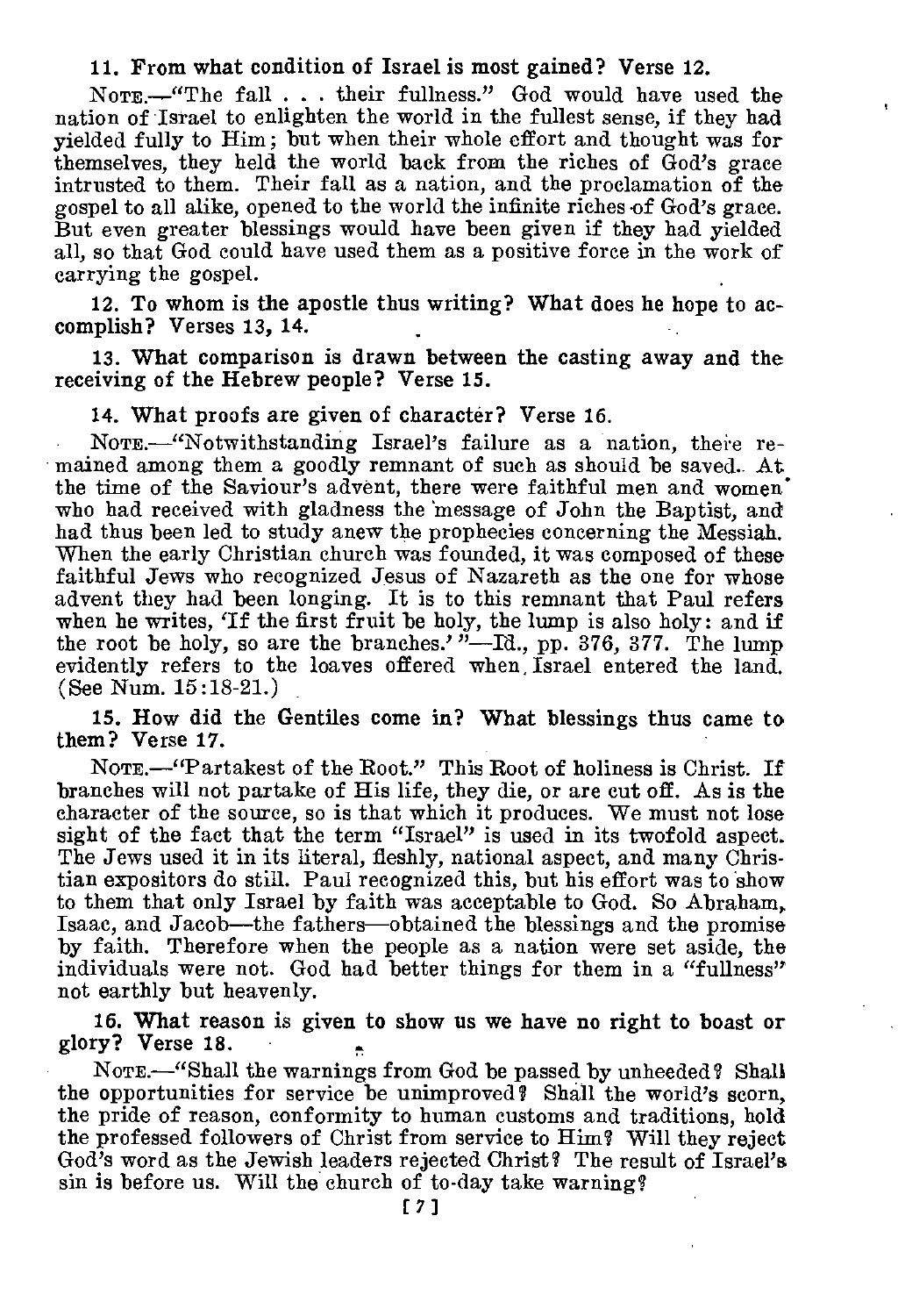" 'If some of the branches be broken off, and thou, being a wild olive tree, wert graffed in among them, and with them partakest of the root and fatness of the olive tree; boast not. . . . Because of unbelief they were broken off, and thou standest by faith. Be not high-minded, but fear: for if God spared not the natural branches, take heed lest He also spare not thee.' "-"Christ's Object Lessons," p. 306.

#### **SUPPLEMENTARY QUESTIONS FOR HOME STUDY**

1. Which class grasps salvation, the mass or the remnant?

2. What proves that there was salvation for all in Elijah's time? What proves the same of Paul's day?

3. When did Israel settle her fate as a nation?

4. What Israel still survives?

## **Lesson 3 — April 18, 1931**

## **"The Fullness" of Jew and Gentile**

**.LESSON SCRIPTURE: Romans 11 : 19-36.** 

#### **THE LESSON**

**1. What would the converted Gentiles be likely to say regarding their union with God? Rom. 11:19.** 

**2. Why were the Hebrew branches broken off? How did the Gentile Christian stand? What spirit should he manifest? Verse 20.** 

**3. What solemn admonition is then given? Verse 21.** 

**4. What does the apostle ask us to behold? On whom was His severity manifest? Toward whom was goodness exercised? On what conditions? What would otherwise come to pass? Verse 22.** 

**NOTE. "Behold** therefore the goodness." There is goodness in God's severity. It cut off the Jews as a nation. It did not cut off a single Jew as an individual. If he would not believe, he remained in condemnation. His name as Israel, with the character of a sinner, would not save him. But the severity against those who fell in a national way opened in an equal way to every one the goodness and mercy of God, for in His sight "there is neither Jew nor Greek, there is neither bond nor free."

**5. What will be done to those who through unbelief have been cut off, if they believe? Verse 23.** 

**6. What comparison does the apostle draw? Verse 24.** 

**NOTE.—"Contrary** to nature." According to nature the fruit borne is that of the scion, the engrafted piece, not the root; but contrary to nature, in the work of redemption the scion itself becomes changed, and the root indicates the character of the fruit. The Root of Israel is Christ Jesus. The Gentile is a wild olive branch. But the fruit is of the Root, not the branch.

7. Of **what would the apostle not have them ignorant? Why? Verse 25, first part.**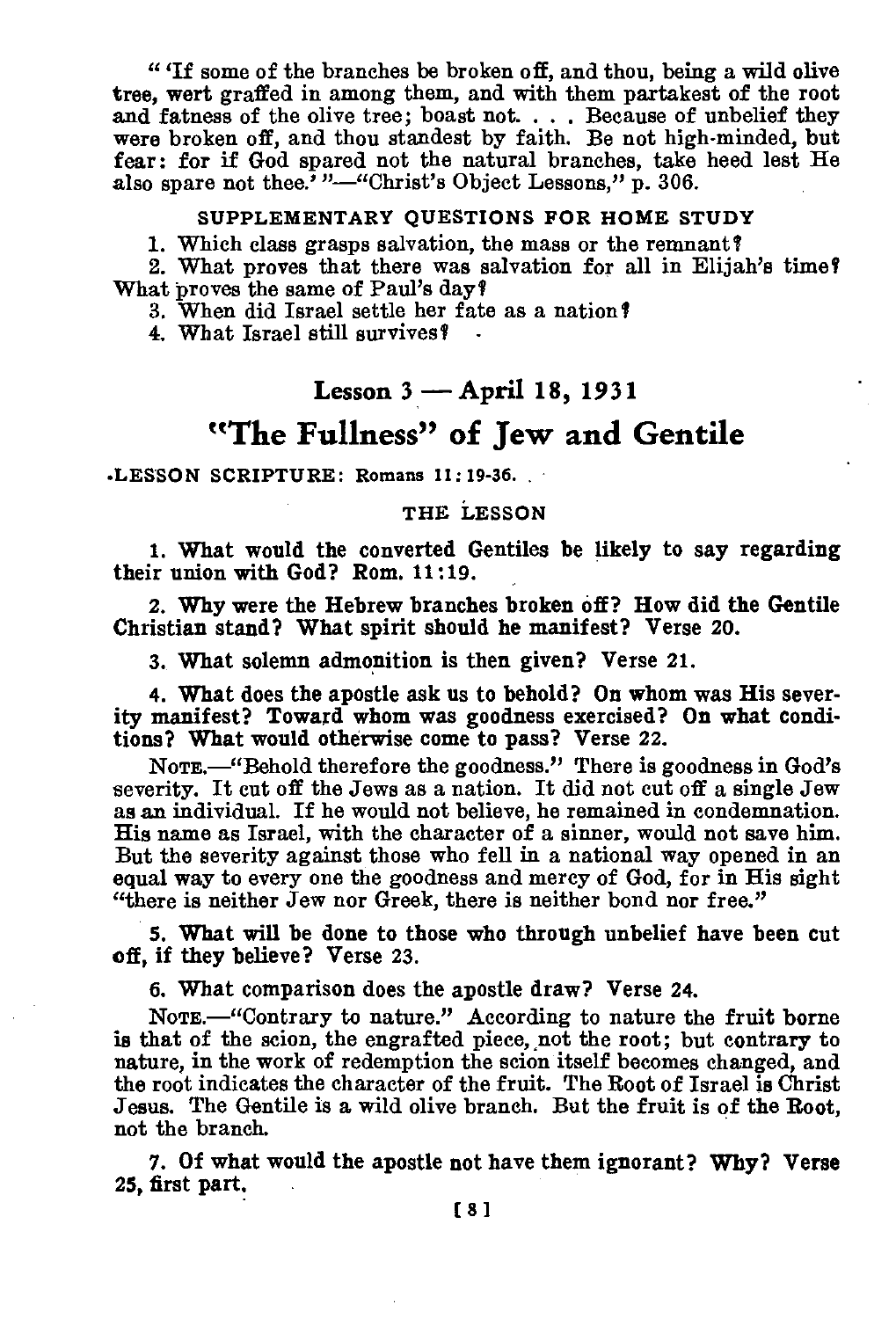8. What is the mystery? Verse 25, last part.

9. In whom did the Hebrews find fullness? John 1:16.

10. In whom do the Gentiles find fullness? Col. 1:19; 2:9, 10.

NomE.—"The fullness." This term "fullness" has been greatly perverted. It has been made to mean the conversion of 'the Jews and their restoration as a nation in the last days. But if the "fullness" applies to Jews or Gentiles as persons, it must include every one, and we know that not all of either class will be converted. The simple Scripture truth is much clearer. The fullness is that which supplies all needs. To the Jew it was offered in Christ Jesus. And of Him John says, "Of His fullness have all we received, and grace for grace." "For it pleased the Father that in Him should all fullness dwell." Col. 1:19. There every believing Jew found it. But addressing the Gentile Christians, Paul said, "In Him dwelleth all the fullness of the Godhead bodily, and in Him ye are made full." Col. 2:9, 10, R. V. The fullness of Jew and Gentile is in Christ Jesus our Lord; and the blindness, or hardness, came to Israel until all the covenant blessings in Christ were offered to the Gentiles, offered to each and all alike, Jew and Gentile.

11. What will be the result of this experience? What prophecy will thus be fulfilled? Rom. 11:26.

NOTE.—"And so." That is, by faith in Christ, the Fullness, shall Israel be saved. "Thou [the Gentile convert] standest by faith," and the Jews will stand also if they abide not in unbelief in Christ the Fullness. And therefore there shall come "out of Zion the Deliverer." Only in the Deliverer can fullness of blessing be found.

12. What covenant included this full salvation? Verse 27; Heb. 8:10-12.

13. What seemingly contradictory statement does the apostle make concerning the children of Israel? Rom. 11:28.

NoTE.—"Enemies . . . beloved." Looked upon as a whole, as a nation, the Israelites were excluded, cast off for the sake of all others; but they are beloved still for the sake of the covenants made with the fathers.

14. What assurance is given concerning the gifts and calling of God? Verse 29.

NOTE.—"Without repentance." God does not repent of the good He has done. Man may misuse His gifts, despise His goodness, yet Infinite Love will not repent that He bestowed that love. For God loves mankind, not because it is lovable, but because He is love; and "we love, because He first loved us." 1 John 4:19, R. V.

15. What should the believing Gentiles know? Verses 30, 31.

16. What has God done to all? Why? Verse 32.

NoTE.—"All . . . all." God has done this because Infinite Wisdom knew that only in His mercy was there hope for man. Man may fix up a thousand schemes by which it is thought he singly or unitedly may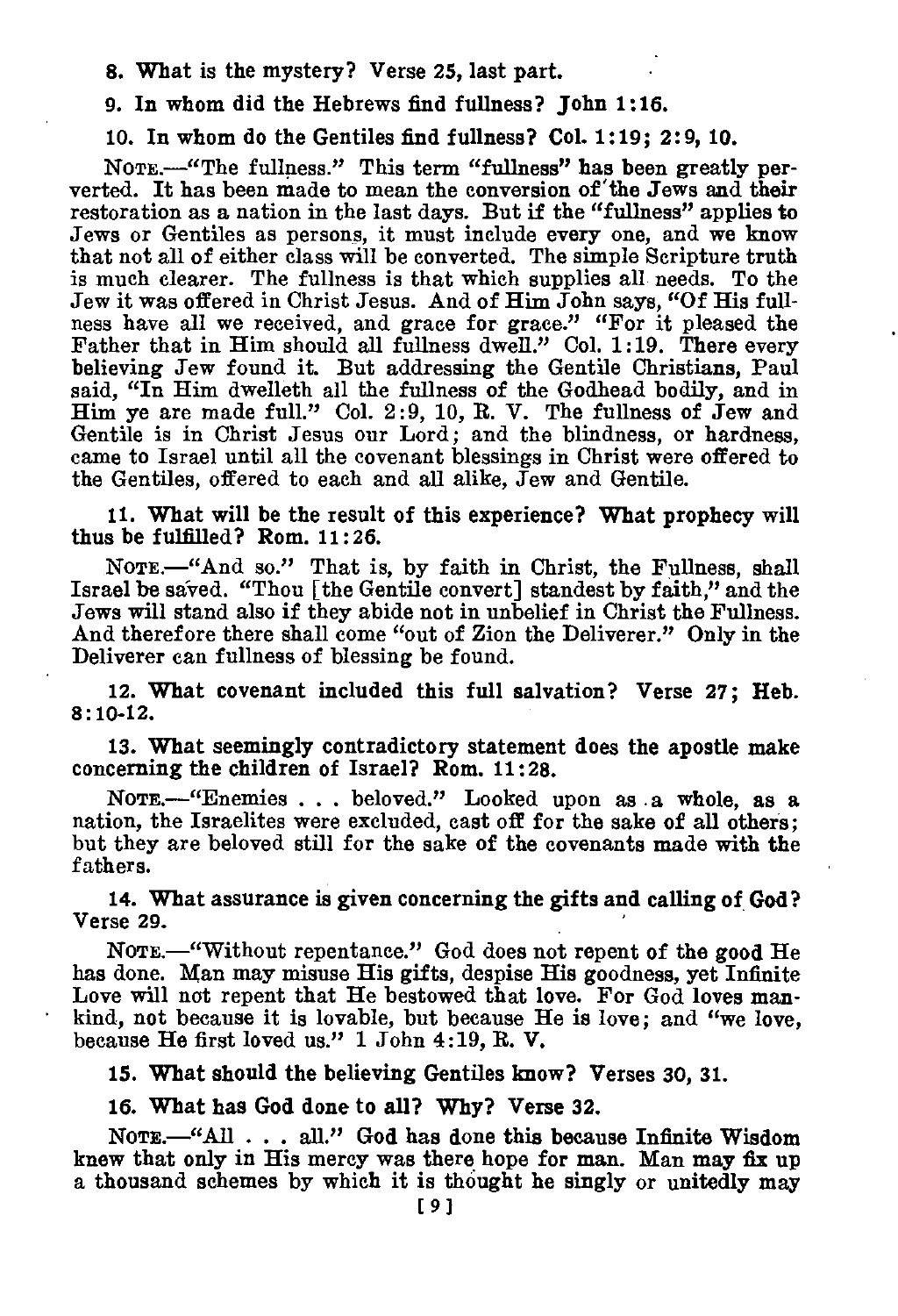save himself, but all his efforts will prove futile. All are in unbelief, for all have sinned; and God in His goodness proffers mercy unto eternal salvation to all.

17. What is said of God's wisdom and knowledge? Verse 33.

NomE.—"We cap never by searching find out. God. We must not attempt to lift with presumptuous hand the curtain behind which He veils His majesty. The apostle exclaims, 'How unsearchable are His judgments, and His ways past finding out!'. We can so far comprehend His dealings with us, and the motives by which He is actuated, that we may discern boundless love and mercy united to infinite power. Our Father in heaven orders everything in wisdom and righteousness, and we are not to be dissatisfied and distrustful, but to bow in reverent submission. He will reveal to us as much of His purposes as it is for our good to know, and beyond that we must trust the Hand that is omnipotent, the Heart that is full of love."—"The Great Controversy," p. 527.

18. In what **is** His all-sufficiency shown? Verses 34-36.

NOTE.—"Of Him" in their origin, "through Him" in their disposal, "unto  $\text{Him}$ " (R. V.) that all  $\text{His}$  purposes may be fulfilled to  $\text{His}$  glory. It would seem that the apostle was carried away with God's marvelous plan of saving man, as he closes this doctrinal part of this great epistle. The grace of Christ, given in God's wisdom, love, and power, meets all man's needs, solves all perplexities, works for man's eternal good, and redounds to the praise and glory of God.

#### **SUPPLEMENTARY QUESTIONS FOR HOME STUDY**

1. In whom does all fullness for humanity dwell'

2. That we may possess that fullness, what is first necessary on our part'

3. What was necessary on Jesus' part that He might be filled' Phil. 2:7.

### **Lesson 4 — April 25, 1931**

viligo.

## **A Living Sacrifice**

**LESSON SCRIPTURE: Romans** 12: **1-8. OTHER TEXTS: 1 Corinthians 12; Eph. 4:7, 8, 11, 12.** 

#### **THE LESSON**

1. **By what does the apostle beseech his brethren? Rom. 12:1, first part.** 

**NoTE.—"Nothing** so pleases God as daily surrender, the sacrificed and yielded will tied by cords to His altar. Such an attitude is the only reasonable one we can assume. If God be all we profess to believe, He is worthy of all we are. But we are reminded that the world is ever seeking to mold us to its will, and we need the renewing grace of the Holy Spirit, that we may withstand its baleful influence. We need to be transformed—that is, transfigured—by the renewing of our mind. Please God, and you will be pleased with the will of God."-F. B. Meyer.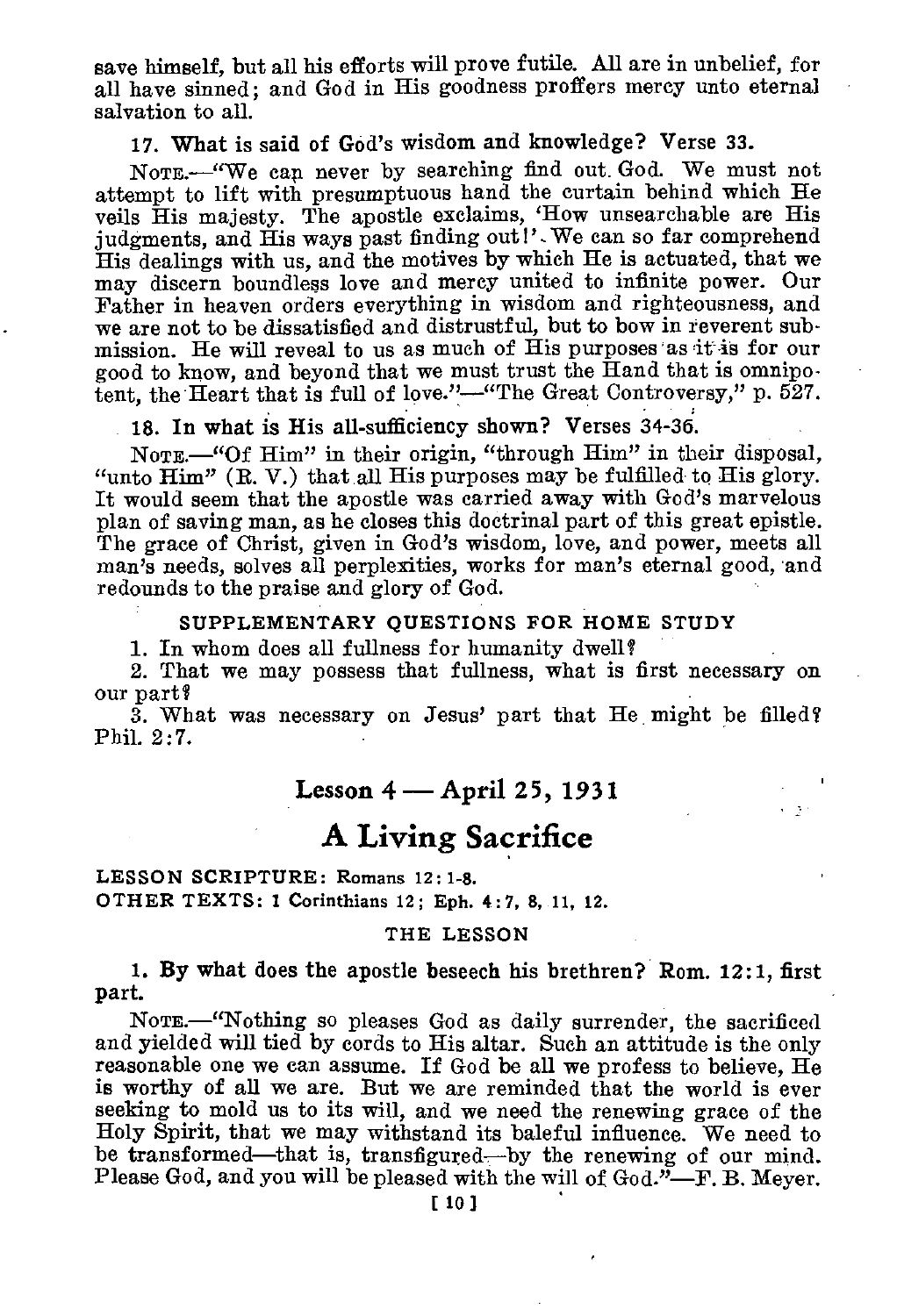#### 2. What does he plead with them to do? Verse 1, last part.

NOTE.—"Present." "The verb used is the regular word used for bringing to offer in sacrifice."

"Your bodies." "The body is the organ of practical activity, which practical activity is to be dedicated to God; better still, as an indication that the sanctification of Christian life is to extend to that part of man's nature which is most completely under the bondage of sin."—Alford.

"A living sacrifice." In contrast to the offerings of beasts which were slain. The beast could be offered but once; the body is a continual sacrifice, denying itself all the evil tendencies and lusts, and serving God positively.

"Reasonable." Logical, spiritual. It is rendered both.

"In the time of ancient Israel, every offering brought as a sacrifice to God was carefully examined. If any defect was discovered in the animal presented, it was refused; for God had commanded that the offering be 'without blemish.' So Christians are bidden to present their bodies, 'a living sacrifice, holy, acceptable unto God.' In order to do this, all their powers must be preserved in the best possible condition. Every practice that weakens physical or mental strength unfits man for the service of his Creator. And will God be pleased with anything less than the best we can offer?"—"The Great Controversy," p. 473.

### 3. To what should we not be conformed? Verse 2, first clause.

Norz.—The Revised Version reads: "Be not 'fashioned' according to this world." We owe the world nothing, any more than we are debtors to the flesh. Rom. 8:12. "The unregenerate flesh is evil and the whole world lieth in the evil one." God has called us out of both. We are not only not to be enslaved with the lusts of the flesh, but we are not to be molded, conformed to, fashioned, according to the world; we are to rise above its power and influence. We are in the world, but we should not be of the world. (See John 15:17-19.)

#### 4. How are we transformed? Verse 2, second clause.

NOTE.—"Be ye transformed." The world transforms us for death. Under God we are molded for life. Not by our own power do we win, but by the power of God, and we cooperating with Him. Let His Holy Spirit into your life. Plead His promise of a new heart, a new spirit, follow God's word, and so prove Him by a life of partnership. The attractions of the world will wither, and the promises of God will be life channels between us and the God of life.

### 5. What will we thus prove? Verse 2, last clause.

NOTE.—"There is a great work to be accomplished for Sabbath keepers. Their eyes must be opened, and they see their true condition, and be zealous and repent, or they will fail of everlasting life. The spirit of the world has taken possession of them, and they are brought into captivity by the powers of darkness. They do not heed the exhortation of the apostle Paul: 'And be not conformed to this world: but be ye transformed by the renewing of your mind, that ye may prove what is that good, and acceptable, and perfect, will of God.' "—"Testimonies," Vol. 1, pp. 478, 479.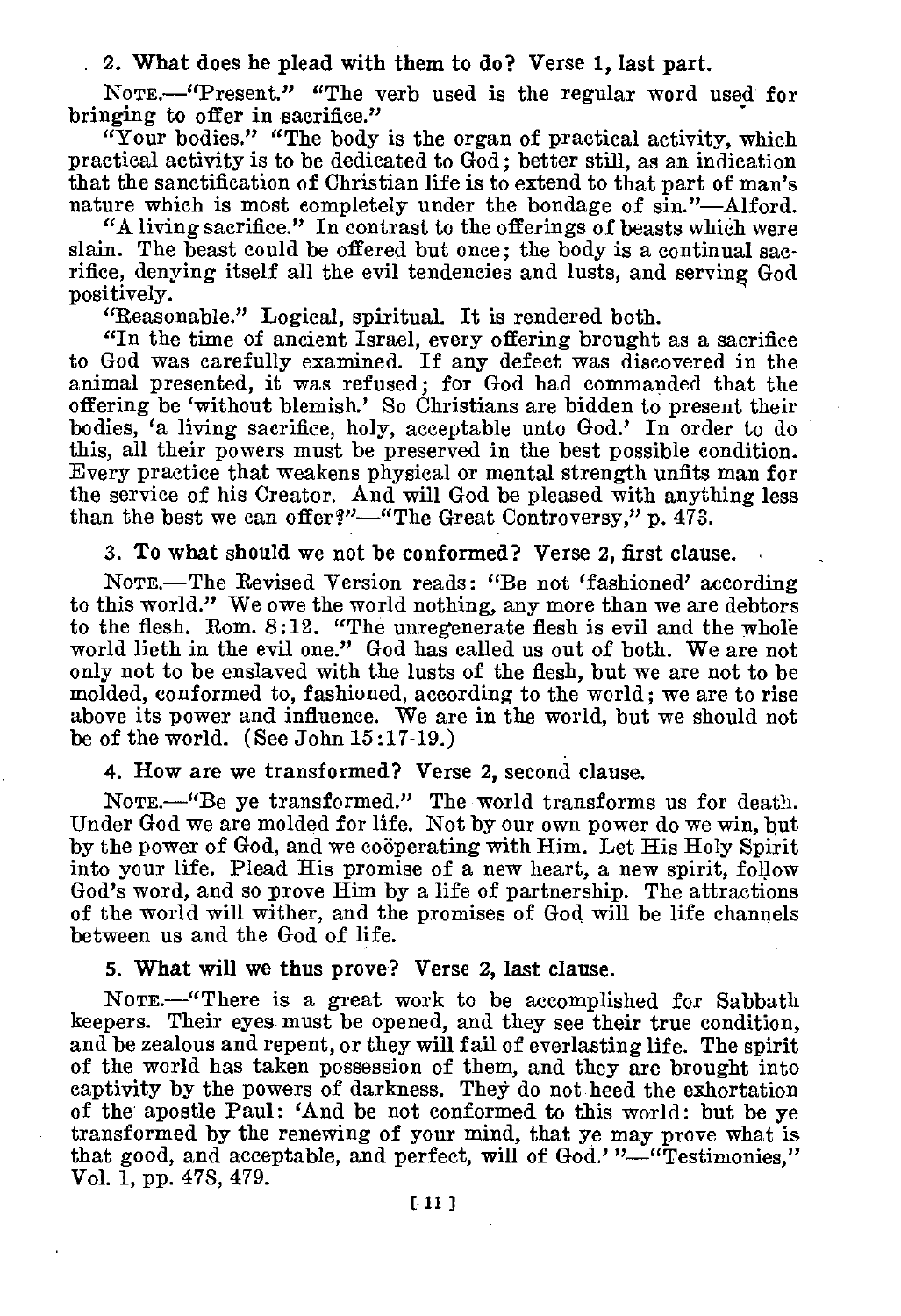6. How should a man not think of himself? How should he think of himself? Verse 3.

NOTE.—"Not to think of himself more highly." A proper abiding conception of the gifts of God's Spirit, or spiritual gifts, would prevent an undue estimate of our own power and ability, and foster humility, and would also keep us from becoming worshipers of men.

## 7. Of what are we members? Verses 4, 5.

NOTE.—"One body." Christ is the Head (Eph. 1:22, 23; Col. 1:18), and believers are members one of another. So should we ever regard one another.

### 8. How do we become members of His body? 1 Cor. 12:12, 13.

NoTE.—"By a comparison of the church with the human body, the apostle aptly illustrated the close and harmonious relationship that should exist among all members of the church of Christ."—"The Acts of the Apostles," p. 317.

"In loving sympathy and confidence God's workers are to unite with one another. He who says or does anything that tends to separate the members of Christ's church, is counterworking the Lord's purpose. Wrangling and dissension in the church, the encouragement of suspicion and unbelief, are dishonoring to Christ. God desires His servants to cultivate Christian affection for one another. True religion unites hearts not only with Christ, but with one another, in a most tender union. When we know what it means to be thus united with Christ and with our brethren, a fragrant influence will attend our work wherever we go."— "Testimonies," Vol. 9, p. 145.

9. How are gifts bestowed? Rom. 12:6; 1 Cor. 12:11.

10. For what purposes are they bestowed? Eph. 4:11, 12.

NOTE.—"Gifts." Read 1 Corinthians 12; Ephesians 4:7-12; the parable of the talents in Matthew 25, and that of the pounds in Luke 19. We will learn, from these Scriptures, that the gifts were bestowed upon the church by our Lord through the Spirit when He ascended; that gifts are bestowed upon all; that they are given for. His people to improve and to profit by in the upbuilding of the church and the work of the ministry; that they are given as God wills—not as man wills; that they are to remain in the church till our Lord's return; that then all will have to account for their use. These gifts are very precious, and our Lord likens them to highest denominations of money in the Jewish and Roman systems.

11. What gifts are mentioned in our lesson? Rom. 12:6-8.

12. In what order does the apostle elsewhere present these gifts? 1 Cor. 12:28.

13. How should these gifts be exercised? Rom. 12:8.

NoTx.—"With simplicity." The marginal reading is, "liberally," or "with liberality."  $\mathbf{R}$ .  $\bar{\mathbf{V}}$ .

"With cheerfulness." "It is in exhibiting compassion, which is often the compulsory work of one obeying his conscience rather than the spou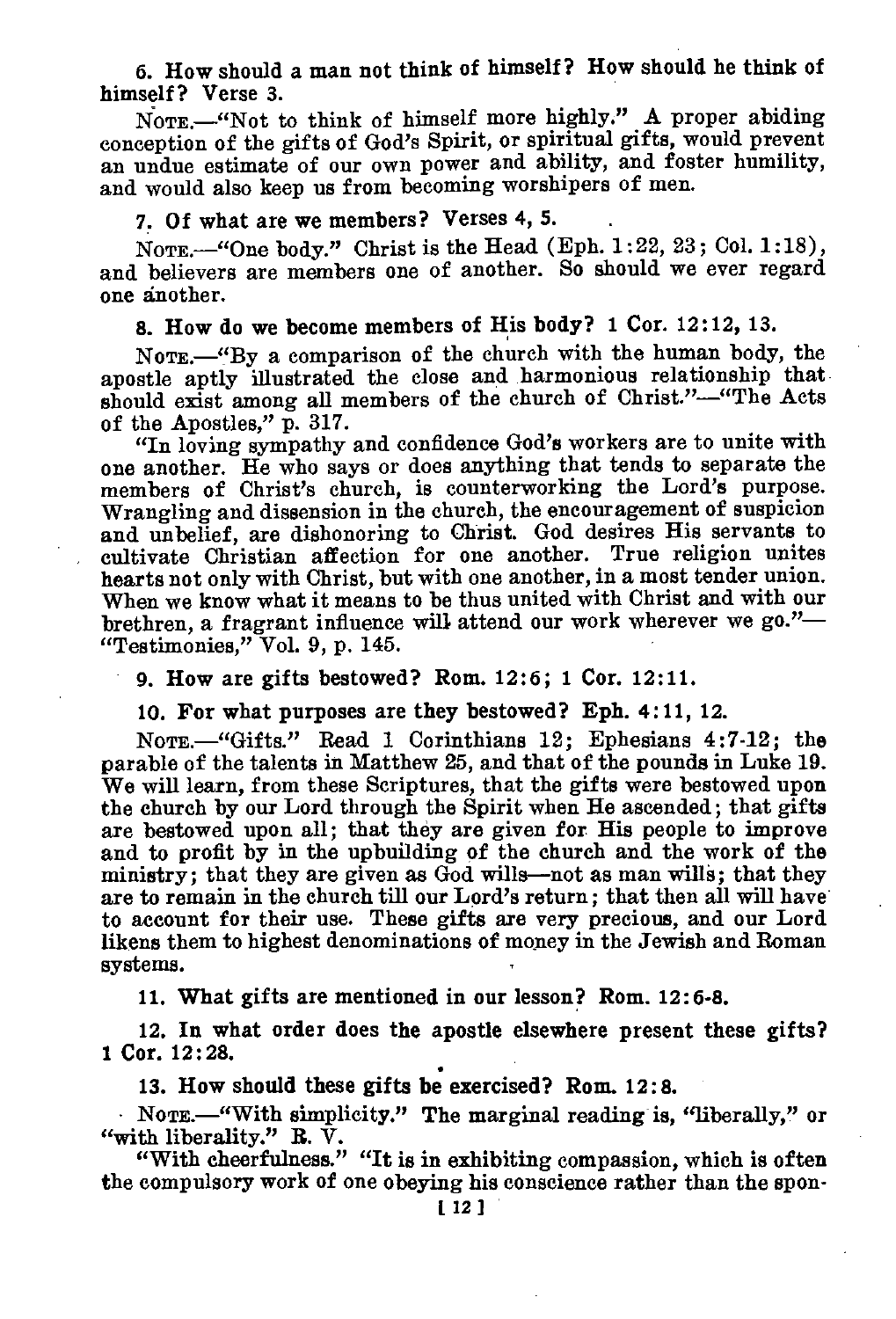taneous effusion of love, that cheerfulness is so peculiarly required, and so frequently wanting."—Alford. How do you answer the offending one who has apologized or who asks forgiveness? Do you cheerfully say, "I freely and fully forgive?" or does your very manner imply that in your heart you condemn?

#### SUPPLEMENTARY QUESTIONS **FOR. HOME STUDY**

1. How many spiritual gifts are named in the New Testament?

2. To what member of the physical man may the gift of prophecy be likened?

3. According to what are the gifts bestowed?' Matt. 25:15.

4. Are the gifts natural, or supernatural? What is the difference between the "gift" and the "ability"?

### **Lesson 5 — May 2, 1931**

## **Practical Duties and Privileges**

#### **LESSON** SCRIPTURE: Romans 12 : 9-21.

#### THE LESSON

1. How should love be exercised? Rom. 12:9, first part.

NomE.—"Without dissimulation." The Revised Version reads, "Let love be without hypocrisy." In other words, let it not be pretense. Let it come from the heart, born of God, "shed abroad" by the Holy Spirit. Rom. 5:5.

**2. What should we abhor? Verse 9, second part.** 

NOTE.-"Abhor." Evil comes to us in very many pleasing forms. Sometimes it does not seem harmful. Its appeal to us is strong, and many people yield to it. Our only safety is to ask what God's word says of it. What is its origin? What its purpose? What its end? If it is evil, however beautiful may be its flowering, its end is death. Then when it comes to us as a temptation, look upon it as death. See it as God sees it. "Abhor" it.

**3. To what should we cleave? Verse 9, last part.** 

NomE.—"Cleave." To adhere to, to be attached strongly.

**4. How should we regard each other? Verse 10.** 

NOTE.—"Kindly affectioned." The word in the original is that used for affection toward near relatives. Alford renders the text, "In love of the brethren be affectionate one to another; in giving honor, outdoing one another." "Not waiting to be loved by another, but thyself spring forward to the act, and make the beginning." -

"The fact that we are under so great obligation to Christ, places us under the most sacred obligation to those whom He died to redeem. We are to manifest toward them the same sympathy, the same tender compassion and unselfish love, which Christ has manifested toward us. Selfish ambition, desire for supremacy, will die when Christ takes possession of the affections."—"Testimonies," Vol. 5, p. 170.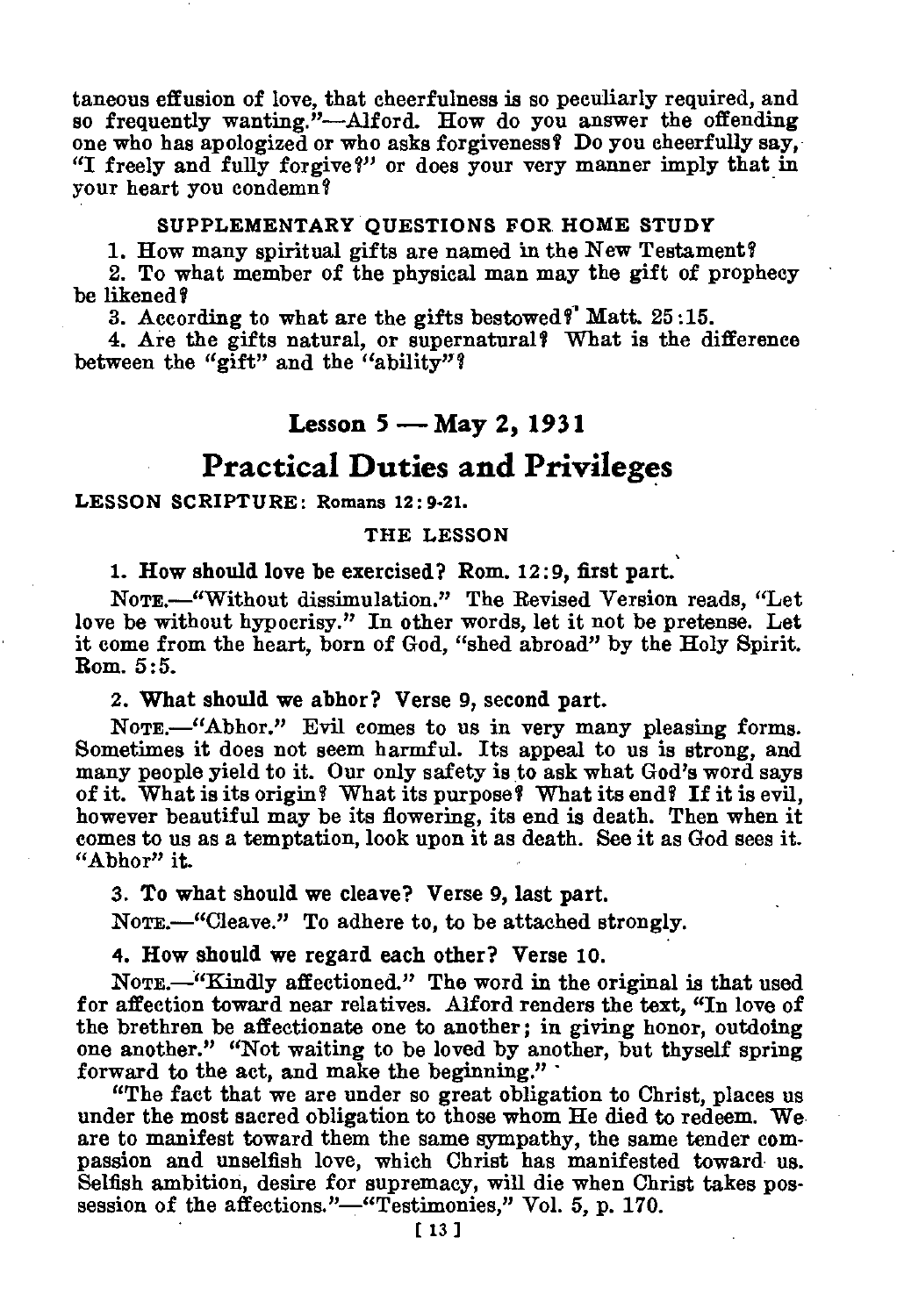#### 5. How diligent should we be? Verse 11, first part.

NoTE.—"Not slothful." "In diligence, not slothful."—Alford. It pertains first of all to the Lord's business; and yet all the Christian's business ought to be the Lord's business. Whether it be raising corn, or building houses, or keeping books, he should be doing all for God, under whose all-searching eye all work must come at last. We cannot do God's business for Him and ours for ourselves; all should be for God. How can we understand otherwise "Thou shalt love the Lord thy God with all thy heart, and with all thy soul, and with all thy mind, and with all thy strength"? But how far short we come! We will find when we plan for God, He will plan for us.

6. What disposition should we manifest in the Lord's service? Verse 11, last part.

NOTE.—"Those who are slothful may quiet themselves with the thought that God requires nothing of them because they have no increase. This will be no excuse for them; for if they had diligently employed their time, if they had not been slothful in business, they would have had increase. Had they resolutely exerted themselves to earn something to cast into the treasury of God, ways would be opened for them, and they would have some increase to devote to the cause of God, and thus to lay up a treasure in heaven."—"Testimonies," Vol. 1, p. 325.

#### 7. What profitable injunctions are next given? Verse 12.

NOTE.—"Instant in prayer." "There is necessity for diligence in prayer; let nothing hinder you. Make every effort to keep open the communion between Jesus and your own soul. Seek every opportunity to go where prayer is wont to be made. Those who are really seeking for communion with God, will be seen in the prayer meeting, faithful to do their duty, and earnest and anxious to reap all the benefits they can gain. They will improve every opportunity of placing themselves where they can receive the rays of light from heaven.

"We should pray in the family circle; and above all we must not neglect secret prayer; for this is the life of the soul. It is impossible for the soul to flourish while pfayer is neglected. Family or public prayer alone is not sufficient. In solitude let the soul be laid open to the inspecting eye of God. Secret prayer is to be heard only by the prayerhearing God."—"Steps to Christ," p. 102.

### 8. How should others be remembered? Verse 13.

NOTE.—"The Bible lays much stress upon the practice of hospitality. Not only does it enjoin hospitality as a duty, but it presents many beautiful pictures of the exercise of this grace and the blessings which it brings."—"Testimonies," Vol. 6, p. 341.

9. How should we regard our enemies? Verse 14; Matt. 5:44, 45.

10. How should we join others in their experiences? Rom. 12:15.

NOTE.—"God's servants should have hearts of tender affection and sincere love for the followers of Christ. They should manifest that deep interest that Christ brings to view in the care of the shepherd for the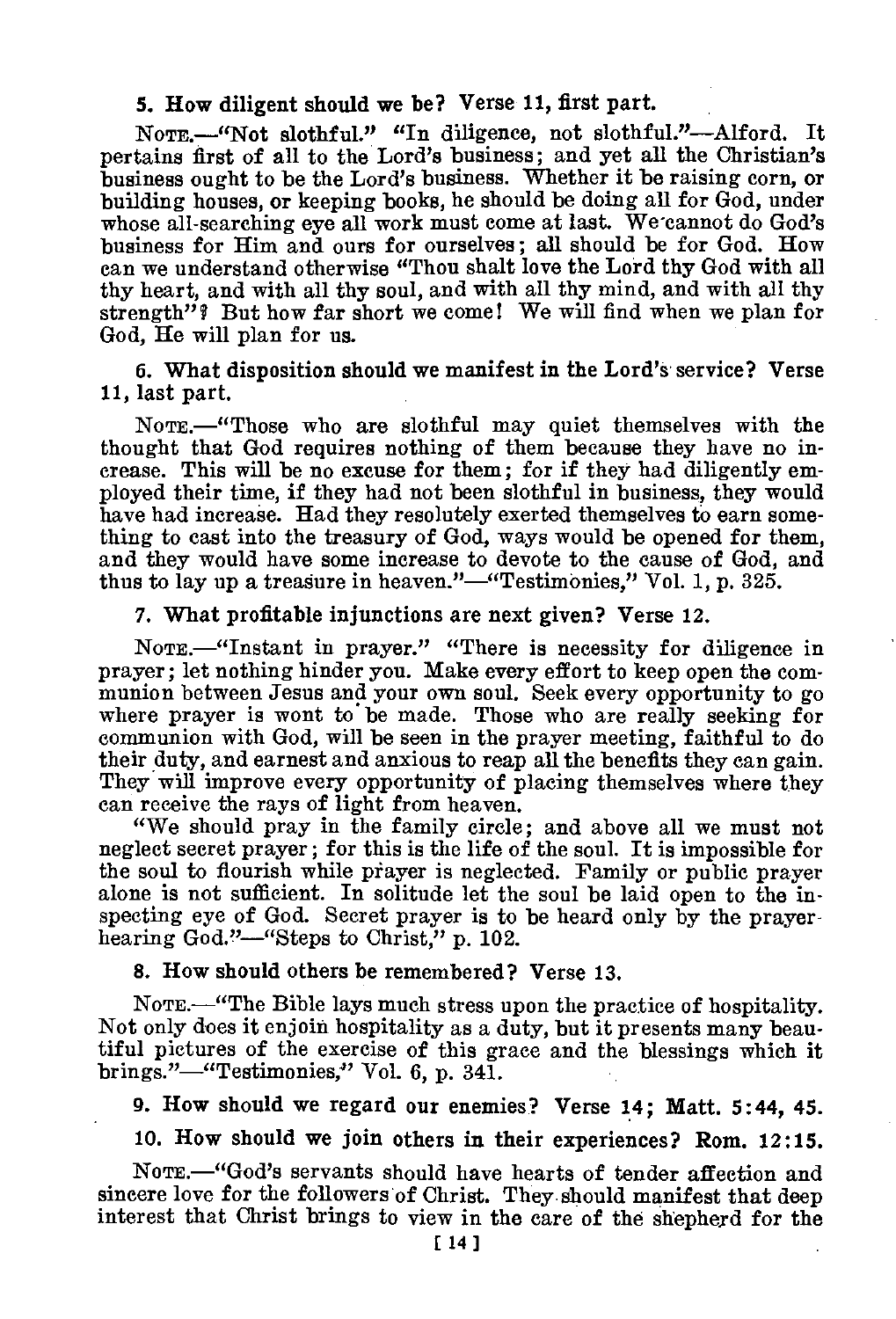lost sheep; they should follow the example given by Christ, and exercise the same compassion and gentleness, and the same tender, pitying love that He has exercised toward us."—"Testimonies," Vol. 3, pp. 186, 187.

#### 11. What **should be our general course of conduct? Verse** 16.

NOTE.—Three important things: (1) "Be of the same mind one toward another." There is no place for grudges, ill-feeling, hatred, or any of that ilk if verse 10 is true in our life.  $(2)$  "Mind not high things [that is, "Set not your mind on high things," R. V.] ; but condescend to men of low estate." Note also the margin. Have regard, as Jesus did, to the poor and meek and humble. "The common people heard Him gladly." (3) Do not be exalted in your own mind. At the best we know but little, and self-exaltation shuts out God. "The meek will He guide in judgment: and the meek will He teach His way."

12. What **course should we not pursue toward those who wrong us? What example should we set? Verse 17.** 

#### **13. How should we live with others? Verse 18.**

NOTE.—"Live peaceably." It may not be possible, but it must not be our fault. As much as depends upon us, we should live in peace. "Follow peace with all." Heb. 12:14; Rom. 14:19. We may always have peace with God. Rom. 5:1.

#### **14. What should we not do for ourselves? Verse 19, first part.**

NoTE.—"Give place unto the wrath of God." A. R. V. We should leave all avenging of wrongs with God. He knows all motives. He will deal justly,—that which man can never do in his wrath. Of Jesus it is said that He "committed His cause to Him that judgeth righteously." 1 Peter 2:23, margin.

**15. To whom should we commit our cause? Verse 19, last part.** 

**16. How should we treat an enemy? Verse 20.** 

**17. By what should we not be overcome? How may we overcome? Verse** 21.

NoTE.—"Overcome evil." The Christian's weapons, motives, purposes, are not retaliation, they are not to destroy. He is to return good for evil, sweet for bitter. He will find that such things will be more effective for good than it would be to heap coals of fire on the head of an enemy. In his own life he is to fight the evil by filling the thoughts, the heart, the life, with God. We never put away evil, never overcome evil, by dwelling upon it. "Fill our hearts with Thy love, that there may be no room for competing affections," is a good prayer.

#### **SUPPLEMENTARY QUESTIONS FOR HOME STUDY**

1. How can the natural heart be made to abhor evil?

2. Why can a Christian not disconnect his business from his religion?

3. How may we continue instant, or steadfast, in prayer?

4. Will a true Christian endeavor to "get even" with an enemy?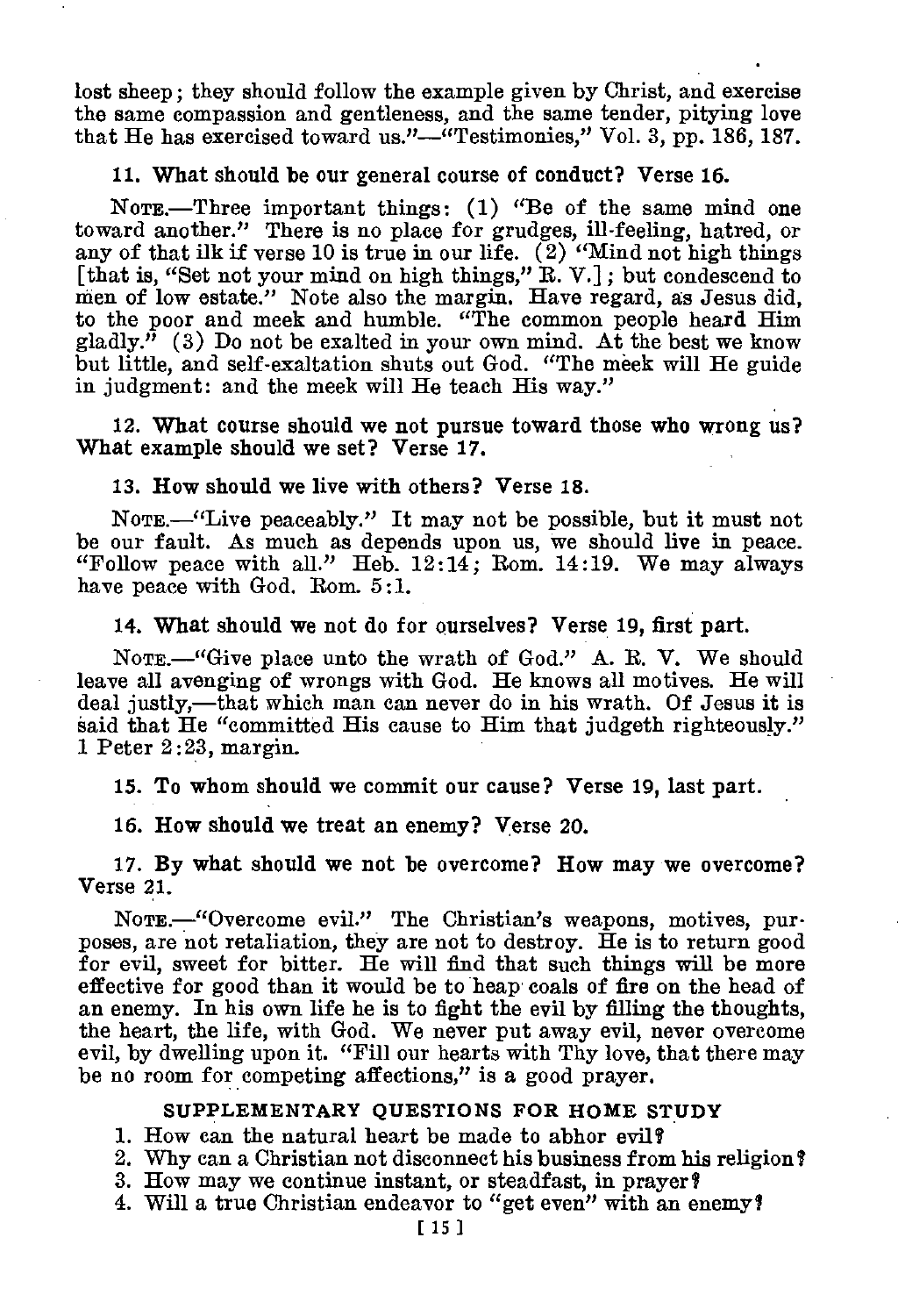## Lesson 6 — May 9, 1931

## **Duty Toward Governments; Last-Day Warnings**

**LESSON SCRIPTURE: Romans 13.** 

#### **THE LESSON**

1. To what should every soul be subject? Rom. 13:1, first part.

NOTE.—"Be subject." Be cheerfully obedient. Neither be rebellious, nor imbibe the seditious spirit of the lawless; for all authority is of God's ordaining or permission. "His precepts regard an established power, be what it may. It, in all matters lawful, we are bound to obey. . . . If the civil power commands us to violate the law of God, we must obey God before man. . . . These distinctions must be drawn by the wisdom granted to Christians in the varying circumstances of human affairs. They are all only subordinate portions of the great duty of obedience to law."—Alford.

2. From whom proceeds all power? Verse 1, last part.

3. What is said of those who resist civil authority? Verse 2.

4. To what are rulers a terror? Verse 3, first part.

NOTE.—"A terror." The tendency of all proper civil power is salutary, notwithstanding the abuses in government. It would be a fearful world if there were not civil, organized authority.

5. What then is the proper course to pursue? Verse 3, last part.

6. What is the ruler in his proper sphere? Verse 4. (Compare Jer. 27:6, first part.)

NOTE.—"The minister of God." Nebuchadnezzar, even in his proud idolatry, is called God's "servant." He may not have known it, but he was, nevertheless, a minister of God. This has no doubt been true of other rulers. Yet apart from God's overruling guidance, they have all shown the inherent greed and perversity of fallen humanity.

7. What motive should impel the Christian to right actions? Rom. 13:5; 1 Peter 2:13, 14.

NOTE.—"For conscience' sake." A higher motive than fear or force actuates the Christian. His own conscience, "for the Lord's sake," will keep him. He needs not laws to compel him or prevent him, but to inform him as to what the proper authority requires. So long as the authority of the government is exercised within its proper sphere, every true Christian should, and will, obey its requirements.

8. What further duties do we owe these powers? Rom. 13:6.

NOTE.—"We are to recognize human government as an ordinance of divine appointment, and teach obedience to it as a sacred duty, within its legitimate sphere. But when its claims conflict with the claims of God, we must obey God rather than men. God's word must be recognized as above all human legislation.  $\ldots$ . We are not required to defy author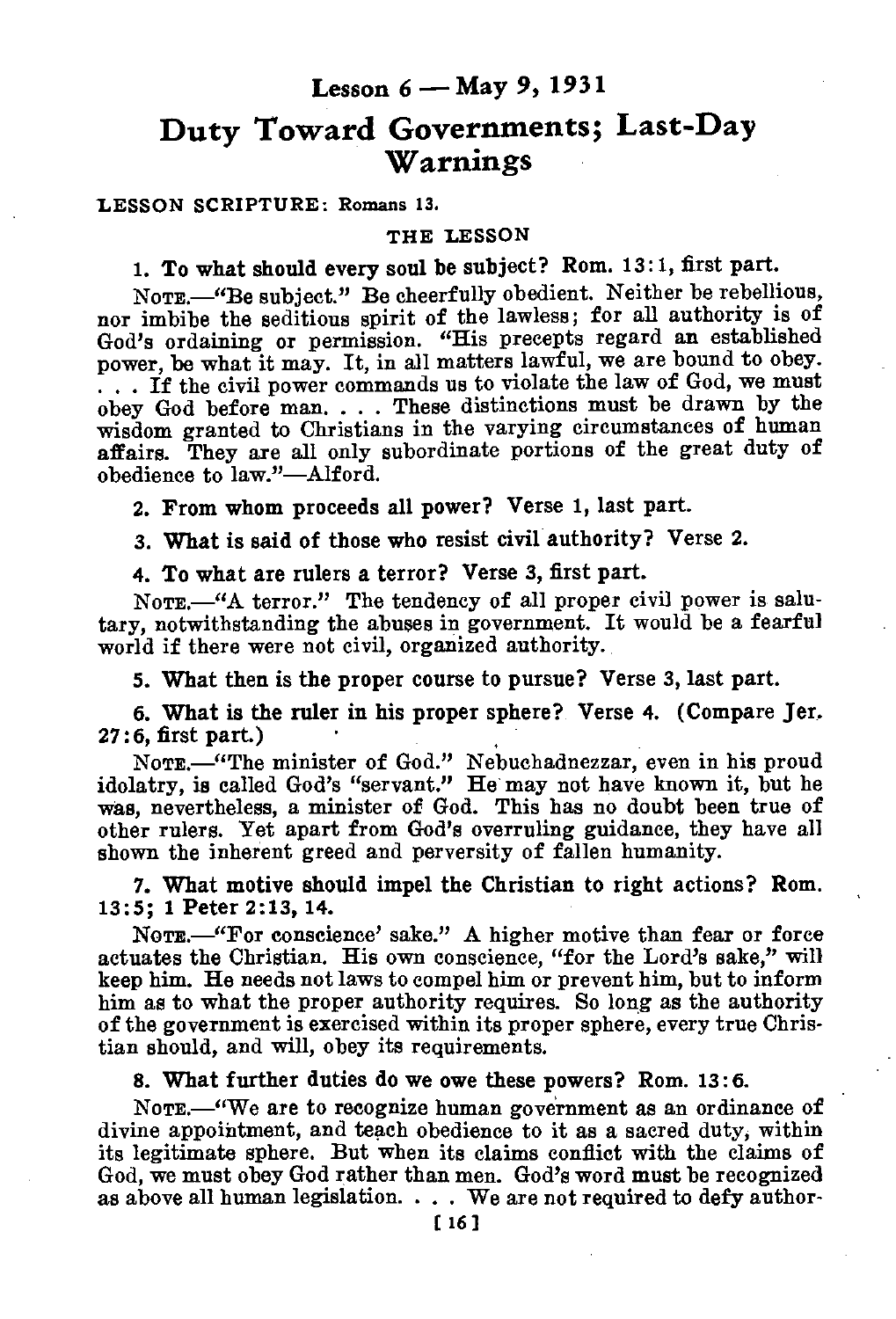ities. Our words, whether spoken or written, should be carefully considered, lest we place ourselves on record as uttering that which would make us appear antagonistic to law and order."—"The Acts of the Apostles," p. 69.

#### 9. What therefore should we render? Verse 7.

NOTE.—"Tribute." The payment of money for the state. "Custom" is toll, or tax, on produce. "Fear" is to be exercised toward those having power, those set over us; and "honor" toward all upon whom the state has conferred distinction.

10. What obligation does the apostle lay upon us? Of what is love the fulfilling? Verse 8.

NOTE.—Dean Alford remarks: " 'Pay all other debts. Be indebted in the matter of love alone.' This debt increases the more, the more it is paid, because the practice of love makes the principle of love deeper and more active."

11. What general summary is given of the law in reference to our duties to our fellows? In what statement is the spirit of the law comprehended? Verse 9. •

12. What does love not do? In what therefore is love summed up? Verse 10. (Compare John 14:15; 15:10.)

NOTE.—"Love . . . law." Love toward God is unworthy of the name if it does not delight to keep God's law. Love fulfills the law by doing it willingly, gladly. 1 John 5 :3.

13. What should God's children know in these days? Why should this knowledge stir them? Rom. 13:11.

NOTE.—"Knowing the time." Not mere duration, but the special, appointed season, the character of the generation and the period in which we live, foretold by great prophecies and signs.

"The coming of Christ is nearer than when we first believed. The great controversy is nearing its end. The judgments of God are in the land. . . . But there are many, many in our churches who know little of the real meaning of the truth for this time. I appeal to them not to disregard the fulfilling of the signs of the times, which says so plainly that the end is near. 0, how many who have not sought their souls' salvation will soon make the bitter lamentation, 'The harvest is past, the summer is ended, and my soul is not saved!'

"We are living in the closing scenes of this earth's history. Prophecy is fast fulfilling. The hours of probation are fast passing. We have no time—not a moment—to lose. Let us not be found sleeping on guard. Let no one say in his heart or by his works, 'My Lord delayeth His coming.' Let the message of Christ's soon return sound forth in earnest words of warning."—"Testimonies," Vol. 8, p. 252.

14. What is said of the time? What should we cast off? What should we put on? Verse 12.

NOTE.—"We resemble soldiers slumbering in their tents while dawn is flushing the sky. Presently the bugle rings out its awakening note. The long night of the world is ending, the dawn is on the sky, and all the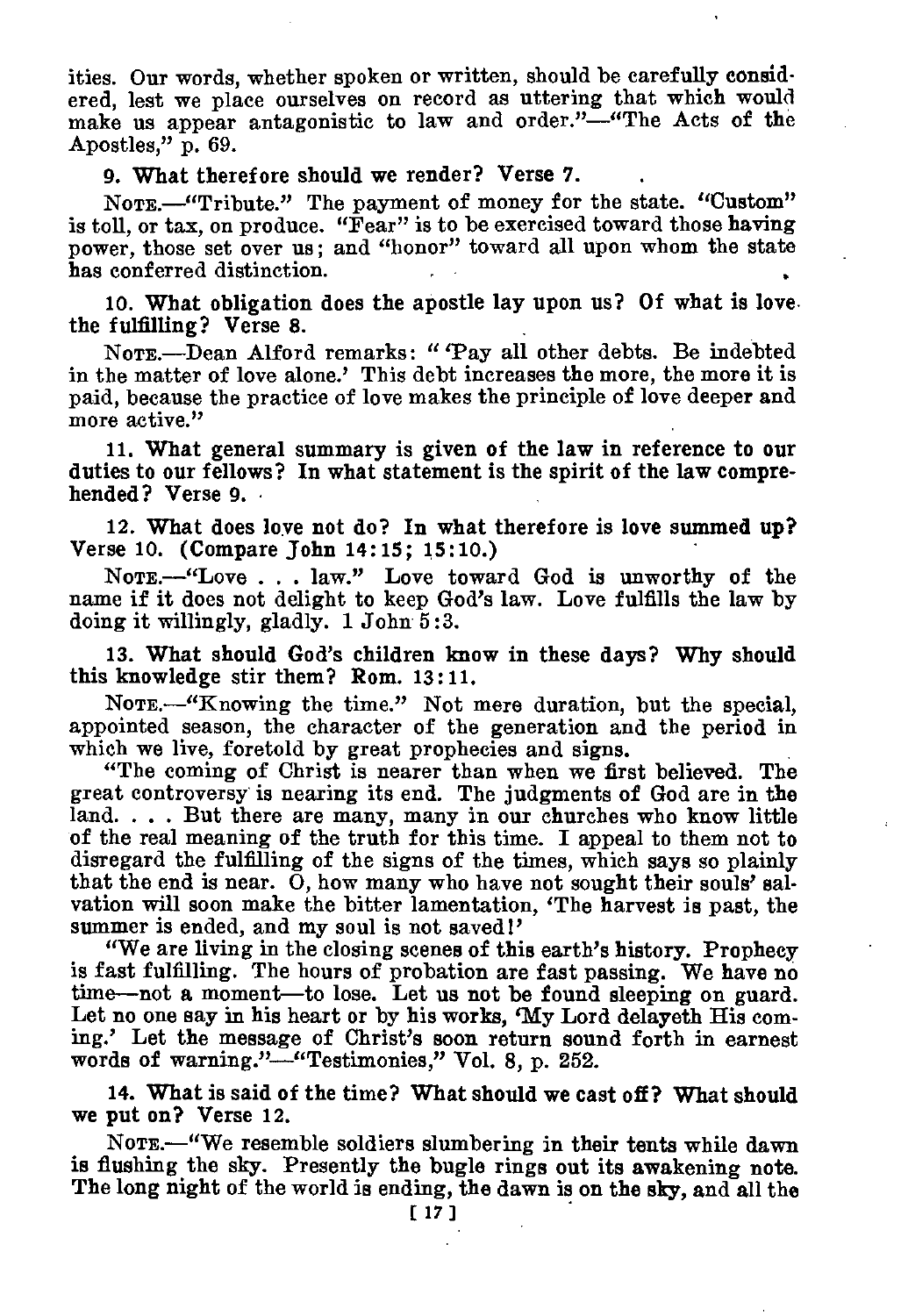malignity of men and demons cannot postpone it by a single hour. Let us put off the garments which only befit the darkness, and array ourselves in the armor of the day! What is that armor? In a word, it is Jesus Christ—His character and method, His unselfishness and purity so that when men see us, they may involuntarily turn to  $\text{Him.}^{\hat{\textit{\i}}}-\text{F.}$  B. Meyer.

15. How should we walk? Verse 13. (Compare 1 Thess. 5:4, 5; Luke 21:34.)

• NOTE.—"As in the day." God's children are of the day. The revelers, the dishonest, the immoral, are of the night, and it is toward the dawning of the morning that such a class are always locked in deepest slumber, unmindful of sin or crime, of danger or duty.

16. What injunction includes all duties? Rom. 13:14.

#### SUPPLEMENTARY QUESTIONS FOR HOME STUDY

1. Give three examples, in the Scriptures, in which men stood for God against the decrees of government.

2. How did Jesus distinguish between duty to God and duty to government?

3. What is absolutely essential that we may fulfill the law?

### Lesson 7 — May 16, 1931

and the

## **Judge Not**

#### LESSON SCRIPTURE: Romans 14 : 1-12.

#### THE LESSON

1. How should we treat those who are weak in the faith? Rom. 14:1.

NOTE.—"Weak in the faith." Alford suggests that this "weak in the faith" was probably the overscrupulous Jewish convert afraid of meats offered to idols, or of being brought into contact with undiscoverable uncleanness. In foreign lands he abstained from prepared food, and ate only that which he could trace from nature to his own use. Various ceremonial days had strong hold upon a conscience not wholly enlightened and a faith not strong. These converts were to be received as Christians, and their doubtful thoughts not judged nor condemned.

2. What may some believe? What might the weak do? Verse 2.

3. What caution is given to all? Verse 3.

4. What rebuke is given to the one who assumes to judge others? Verse 4, first part.

5. What admonition does Jesus give concerning the matter of judging? Matt. 7:1-3..

NOTE.—The words of Jesus "describe one who is swift to discern a defect in others. When he thinks he has detected a flaw in the character or the life, he is exceedingly zealous in trying to point it out ; but Jesus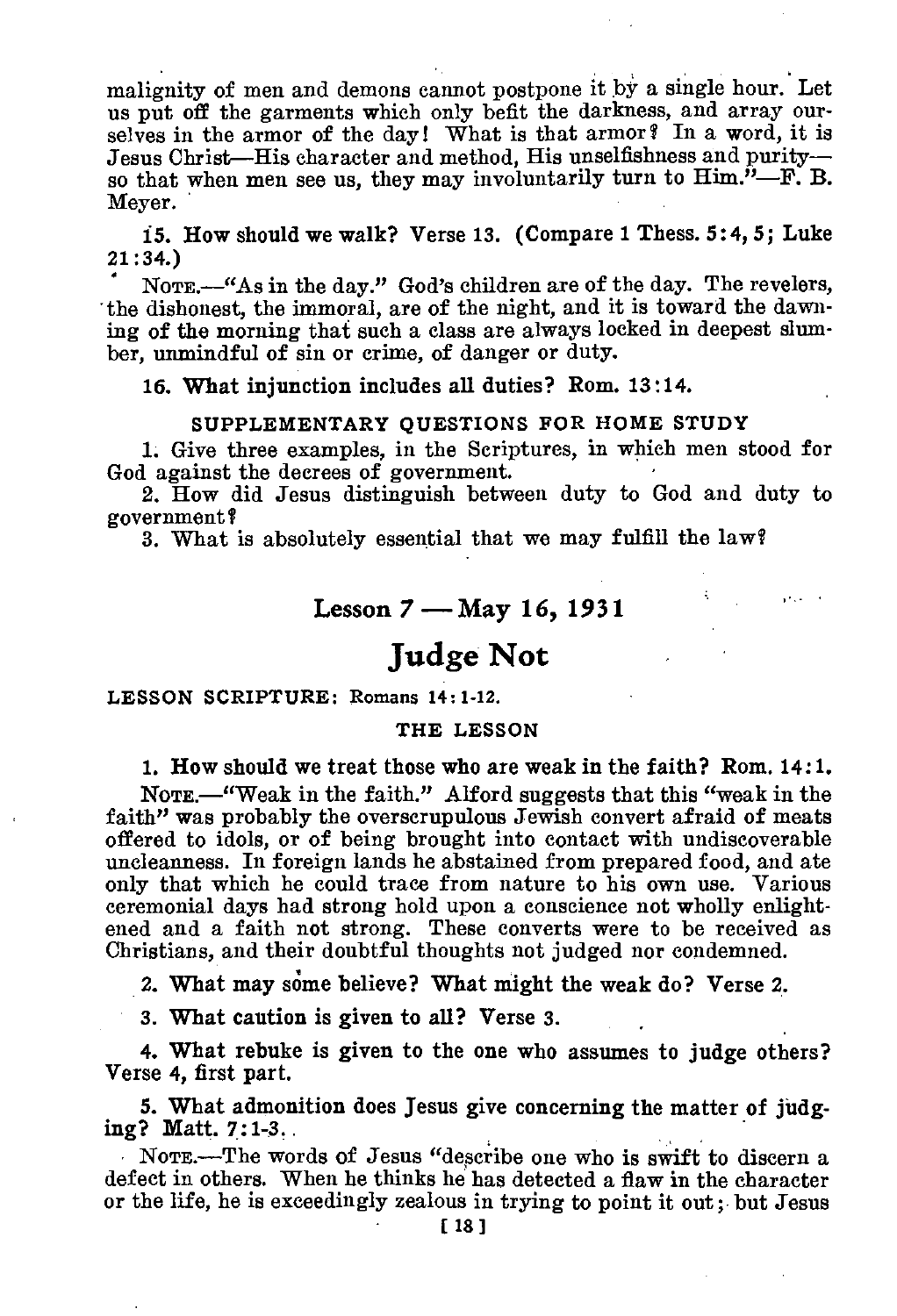declares that the very trait of character developed in doing this un-Christlike work, is, in comparison with the fault criticized, as a beam in proportion to a mote. It is one's own lack of the' spirit of forbearance and love that leads him to make a world of an atom."—"Mount of Blessing," p. 180.

6. Before whom must each one stand or fall? Rom. 14:4, second part.

7. What can God do for every true child, despite human judgment? Verse 4, last part.

NOTE.—"Shall be holden up." Despite man's judgment, God is able to make His children stand. One of the great, dominant thoughts of this chapter is, Judge not.

8. To what other differences among Christians did the apostle refer? Verse 5, first part.

NomE.—"Every day." By "every day" we must not infer that the Sabbath is included. This is guarded in the great fundamental law, the Decalogue, over which there can be no question. The expression evidently means the "every [rest] day" of the days apart from the Sabbath, such as were connected with the yearly feasts,—the Passover, the day of atonement, etc. See Exodus 16:4, where the term "every day" is used, including only "the six working days." (Compare Ex. 16:4, 27, 28; Eze. 46:1.) The controversy and the questionings pertained to the national feast days, as Passover, Pentecost, and others, which had been celebrated as a matter of lifelong habit by the Jews. As feasts of Levitical obligation they were no more of force after the cross, but as national festivals they had a strong hold upon many among the Jewish converts.

#### 9. What was every man to be? Verse 5, last part.

NOTE.—"In his own mind." God holds each one responsible. Each person must decide for himself. This is true in moral as well as in ceremonial observances. The power of choice is for each individual to exercise. God indicates His choice for us also; let us be willing to choose His way.

"In matters of conscience, the soul must be left untrammeled. No one is to control another's mind, to judge for another, or to prescribe his duty. God gives to every soul freedom to think, and to follow his own convictions. 'Every one of us shall give account of himself to God.' No one has a right to merge his own individuality in that of another. In all matters where principle •is involved, 'let every man be fully persuaded in his own mind.' In Christ's kingdom there is no lordly oppression, no compulsion of manner. The angels of heaven do not come to the earth to rule, and to exact homage, but as messengers of mercy, to cooperate with men in uplifting humanity."—"The Desire of Ages," p. 550.

10. To whom and for whom do all serve who are children of faith? Verse 6.

11. What is said of one's influence and responsibility? Verse 7.

NOTE.—"Many fail where they should be successful, because they do not realize how great is the influence of their words and actions. They are affected by circumstances, and seem to think that their lives are their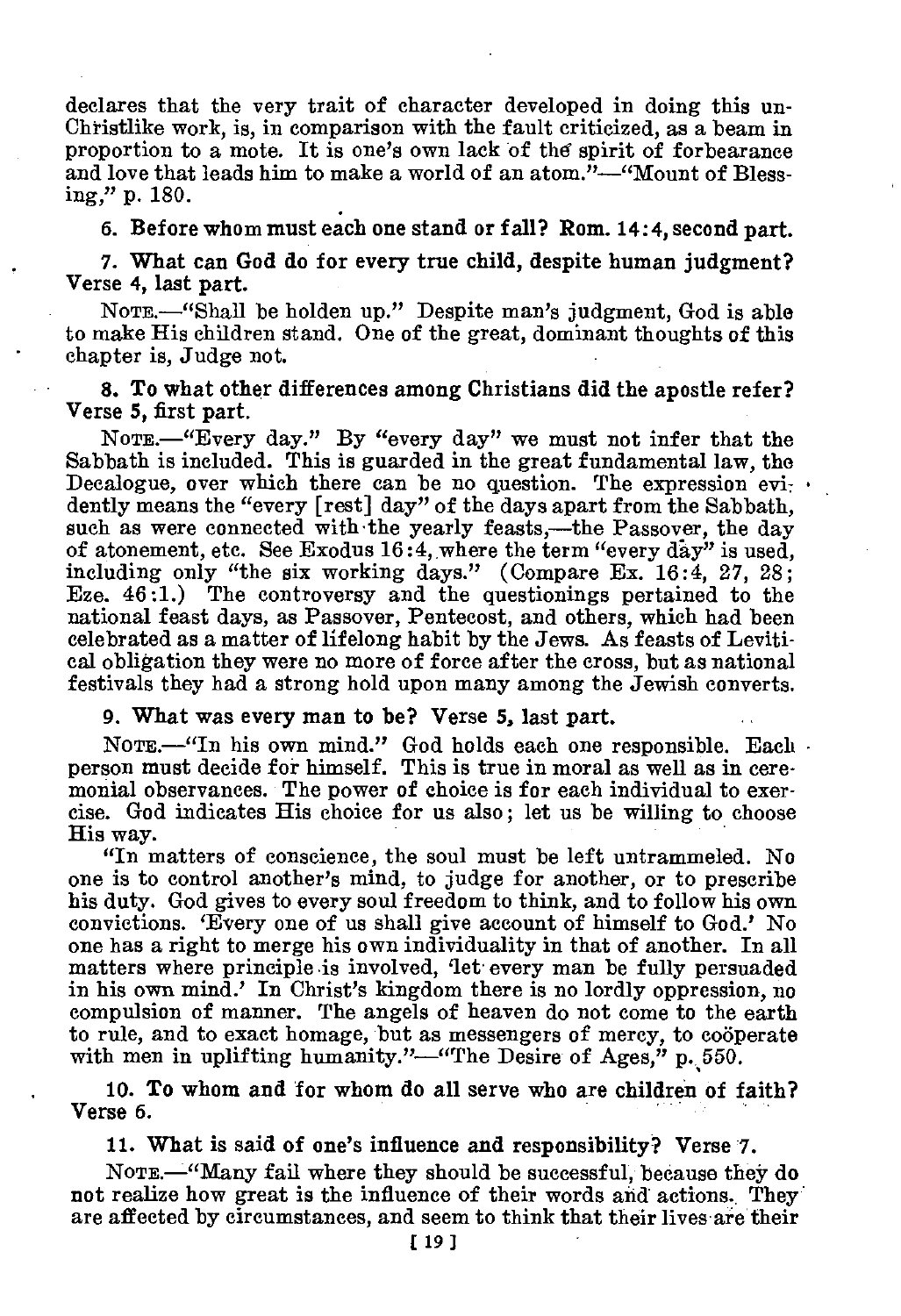own, and that they may pursue whatever course seems most agreeable to themselves, irrespective of others. Such persons will be found selfsufficient and unreliable. They do not prayerfully consider their position and their responsibilities, and fail to realize that only by a faithful discharge of the duties of the present life, can they hope to win the future, immortal life."—"Testimonies," Vol. 4, p. 562.

12. To whom do we live or die? To whom do we wholly belong? Verse 8.

13. What price has been paid for us? Verse 9; 1 Cor. 6:19, 20.

NoTE.—"Our bodies belong to Him who made them, and we are in duty bound to become intelligent in regard to the best means of preserving them from decay. If we enfeeble the body by self-gratification by indulging the appetite, and by dressing in accordance with healthdestroying fashions, in order to be in harmony with the world, we become enemies of God."—Id., Vol. 3, p. 63.

14. In view of the price paid for all, what pertinent questions are asked both classes? Before what tribunal shall we all stand? Rom.14:10.

15. What scripture is quoted in proof of this? Verse 11. (Compare Isa. 45:23.)

16. Of whom and to whom shall each one give account? Rom. 14:12.

NOTE.—"Every one." The great judgment day is an individual affair. We cannot hide in the crowd, nor shield ourselves behind some one else. We must then stand alone, face to face, so to speak, with God. He is the Lawgiver, He is the Judge. Bearing this in mind, we shall not care to judge, despise, or condemn our brother. The great thought from the lesson will be, Let me follow God's way.

#### **SUPPLEMENTARY QUESTIONS FOR HOME STUDY**

1. What is the real thought or lesson the apostle is seeking to impress I

2. What rule should govern our eating and drinking  $\ell$  1 Cor. 10:31.

### Lesson 8 — May 23, 1931

## **The Call of Faith**

#### LESSON **SCRIPTURE: Romans 14: 13-23.**

#### **THE LESSON**

1. In view of the great price which God has paid for us, and of the great fact that we must all stand before Him in judgment, what should we never again do? Rom. 14:13, first part.

2. About what should we be careful? Verse 13, last part.

NOTE.—"Judge this rather." Let your judging, your discernment, your criticism, turn upon your own acts. If you are strong, look beyond yourself to your weak brother. "None of us liveth to himself, and no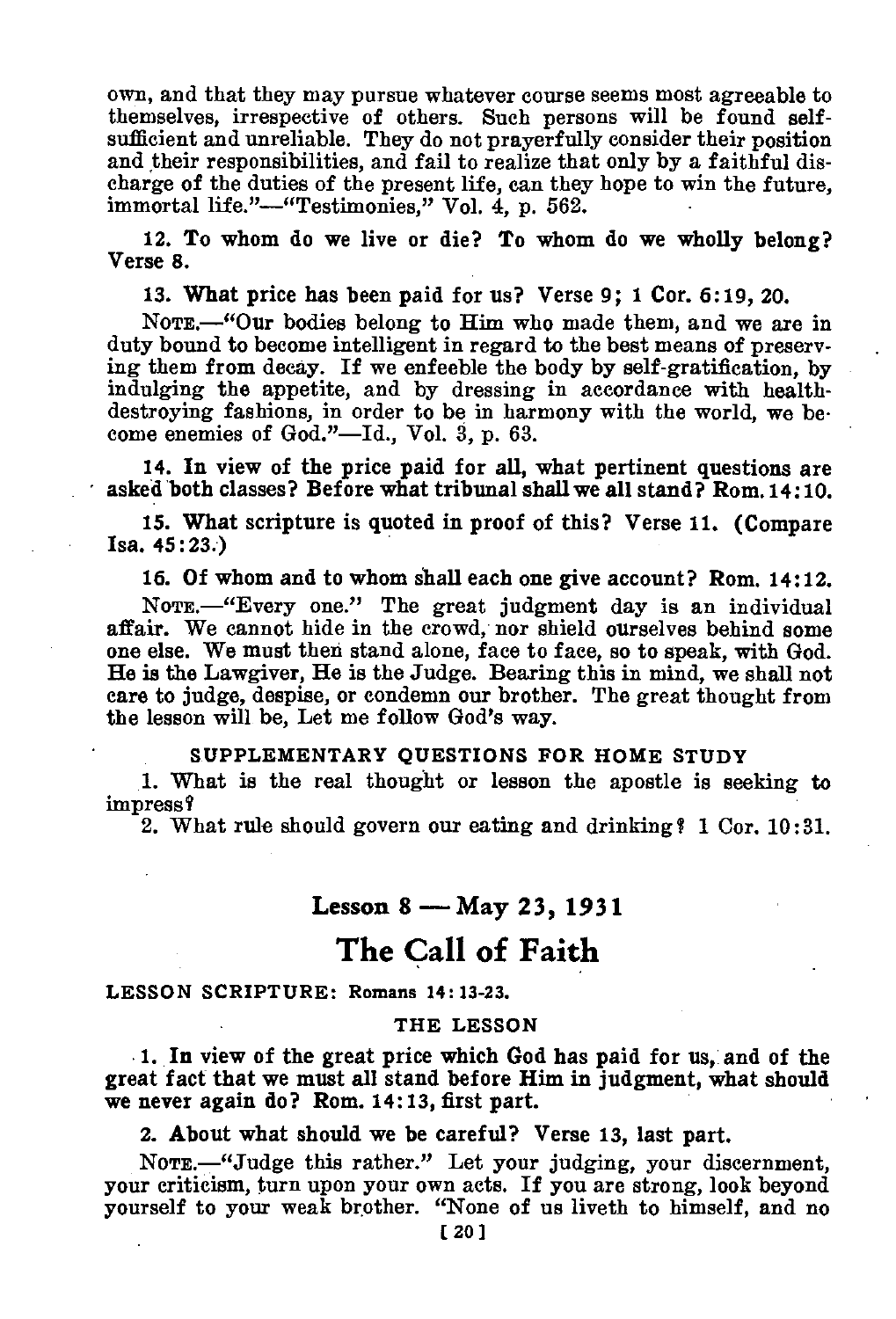man dieth to himself." More than your own desire and tastes is the soul of your weak brother. Let no act of yours put a stumblingbloek or an occasion for stumbling in his way. (See Matt. 18:6.)

#### 3. Of what was the apostle persuaded? What exception did he make? Verse 14.

NoTE.—"Nothing unclean." The uncleanness here referred to must, in the light of the earlier part of the chapter, have reference to ceremonial uncleanness in that mixed church of Jew and Gentile converts. Nevertheless, if the conscience of the Christian Jew said they were unclean, let him not violate his conscience. To him they were unclean. Let him keep his conscience free.

#### 4. If we have no regard for our brother's weakness, what reproof do we merit? What should our liberty not do? Verse 15.

NOTE.-The word "meat" comes from a Greek word "broma." meaning food.

"To love God and man is the Christian's whole duty. The law of love is written upon the tablets of the soul, the Spirit of Christ dwells in him, and His character appears in good works. Jesus became poor, that through His poverty we might be made rich. What sacrifices are we willing to make for His sake? Have we His love enshrined in our hearts? Do we love our neighbor as Christ loved us? If we have this love for souls, it will lead us to consider carefully whether by our words, our acts, our influence in any way, we are placing temptation before those who have little moral power. We shall not censure the weak and suffering, as the Pharisees were continually doing, but we shall endeavor to remove every stone of stumbling from our brother's path, lest the lame be turned out of the way.

"As a people, we profess to be reformers, to be light bearers in the world, to be faithful sentinels for God, guarding every avenue whereby Satan could come in with his temptations to pervert the appetite. Our example and influence must be a power on the side of reform. We must abstain from any practice which will blunt the conscience or encourage temptation."—"Testimonies," Vol. 5, p. 360.

### 5. To what end should love and wisdom control our liberty? Verse 16.

NOTE.—Your strong faith is good. Let it not justly be condemned.

"We who believe the truth should be very careful to give no occasion for our good to be evil spoken of. We should know that every step we take is in accordance with the Bible; for those who hate the commandments of God will triumph over our missteps and faults."—"Early Writings," p. 70.

### 6. In what does the kingdom of God not consist? What are its essentials? Verse 17.

NomE.—"Kingdom of God." The kingdom of God is founded upon the eternal principles of righteousness; and from that righteousness, received by faith, come peace and joy in the all-controlling Spirit of God. "Seek ye first the kingdom of God, and His righteousness," are the words of Jesus. Matt. 6:33.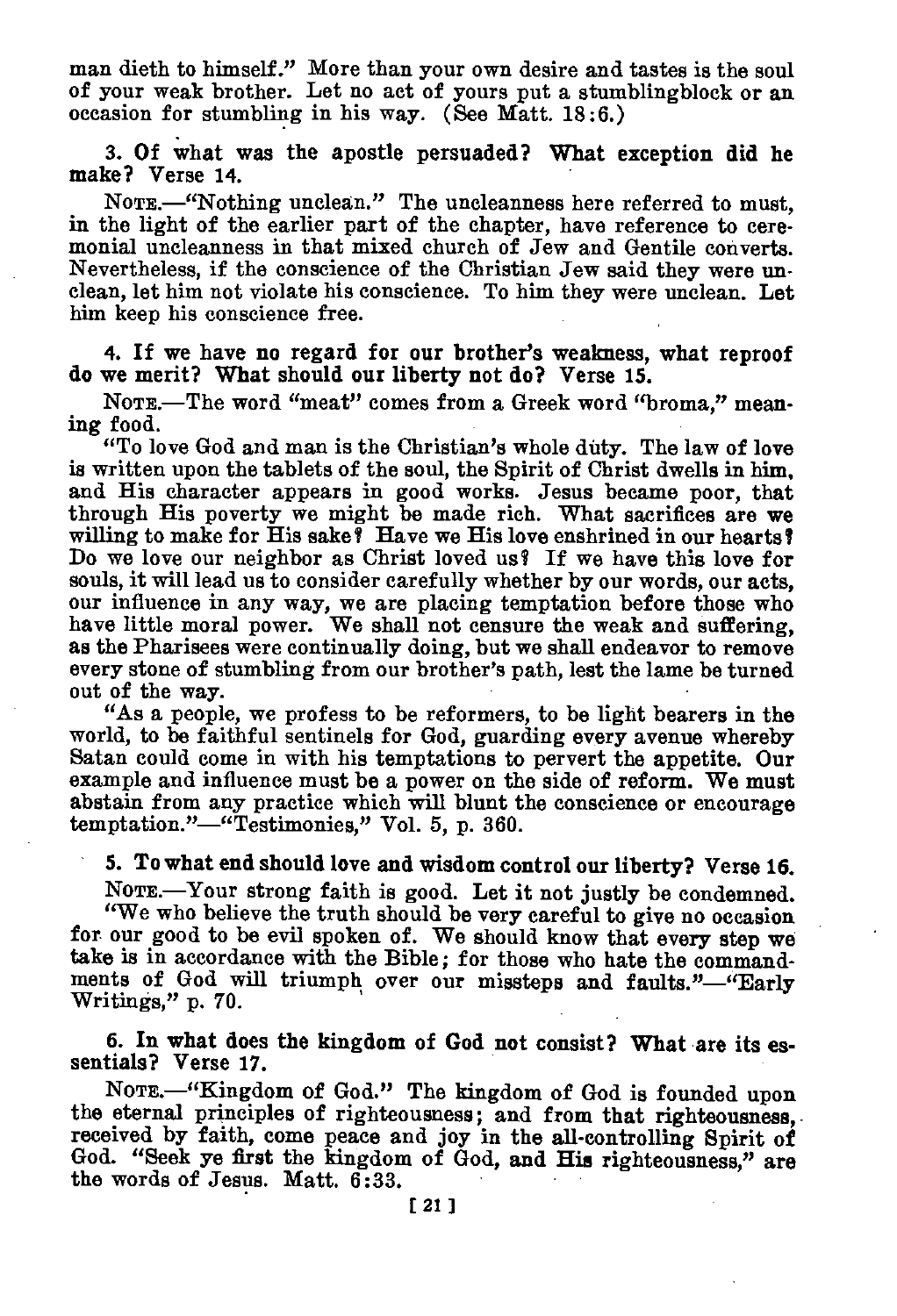7. What may be said of the one who possesses these essentials of the kingdom? Verse 18.

8. What two things should we therefore pursue? Verse 19.

NOTE.—Pursue the things that make for peace, true peace, God's peace, in which there is no compromise with evil, sin, or sorrow. Do not pursue that which will tear your brethren down, but rather that which will build them up. Do not let differences over food turn you away from God's building-up program. Edify one another; build one another up.

9. What should we not do for the sake of food? Verse 20, first part.

NOTE.—"Destroy not." Destroy neither yourself in overindulgence, nor your neighbor by a bad example.

10. If even good things cause stumbling, what are they to us? Verse 20, last part.

NOTE.—"Eateth, with offense." What a mighty appeal the apostle makes for unselfishness toward our brethren who may differ in opinion and eating habits from us. "Destroy not him with thy meat, for whom Christ died." Verse 15. "All things indeed are pure; but it is evil for that man who eateth<sup>2</sup>with offense." Another version reads: "It is evil for that man who by eating makes another stumble." The next verse reads, "It is good neither to eat flesh, nor to drink wine, nor anything wherewith thy brother stumbleth, . . . or is made weak." Remember, "It is good for the one who thus denies himself."

11. What great general principle does the apostle enunciate? Verse 21; 1 Cor. 8:13.

12. Whom alone should our faith guide or control? Rom. 14:22, first part.

13. Who in these matters may be accounted happy? Verse 22, last part.

14. What brings condemnation? Why? Verse 23.

NoTE.—"Because he eateth not of faith." Faith has respect to God, and centers in Him. It has respect not alone to His promises, but to His precepts. In all things it defers to Him, yields to Him. "Without faith it is impossible to please Him." Not to please Him is to be out of harmony with Him, and to be out of harmony with God is sin.

#### SUPPLEMENTARY QUESTIONS FOR HOME STUDY

1. Although neither food nor drink can save us, does that fact give us liberty to follow blindly a perverted appetite? Prov. 23:1-3.

2. What does the wise man say regarding wine? Prov. 23:31, 32.

"Read the Bible, and regard it as the voice of God speaking directly to you. Then will you find inspiration and that wisdom which is divine." —"Testimonies," Vol. **7,** p. 205.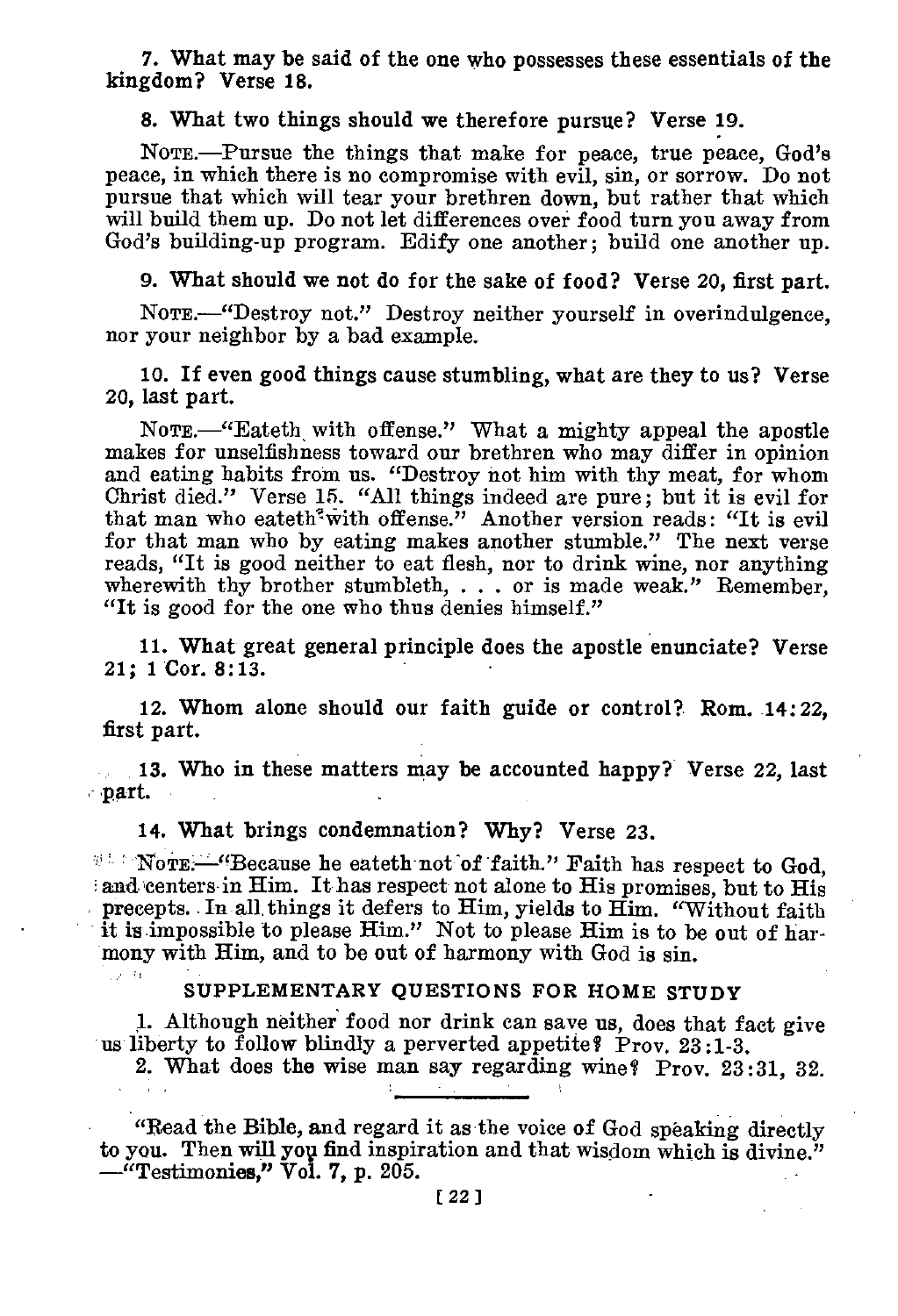### **Lesson 9 — May 30, 1931**

## **Helping the Weak; Glorifying God**

#### LESSON SCRIPTURE: Romans 15:1-13.

#### THE LESSON

1. What 'ought the spiritually strong to do? What should they not do? Rom. 15:1.

2. What exhortation is given us? What is the end in view? Verse 2.

NOTE.—"Please his neighbor." Not to that neighbor's hurt, but to that neighbor's good. The Christian is to upbuild his neighbor. That is one of the purposes of the gifts. Eph. 4:12. This is the law of God's kingdom,—every one in his appointed place, every one working for all others, and each served by all, blessed by all. Only love can do this.

3. What example is given us in self-denial for others? Verse 3, first part. (Compare Matt. 16:24.)

NOTE.—" 'Christ pleased not Himself.' He did nothing for Himself ; His work was in behalf of fallen man. Selfishness stood abashed in His presence. He assumed our nature that He might suffer in our stead. Selfishness, the sin of the world, has become the prevailing sin of the church. In sacrificing Himself for the good of men, Christ strikes at the root of all selfishness. He withheld nothing, not even His own honor and heavenly glory. He expects corresponding self-denial and sacrifice on the part of those whom He came to bless and save. Every one is required to work to the extent of his ability. Every worldly consideration should be laid aside for the glory of GOd. The only desire for worldly advantages should be that we may the better advance the cause of God."—"Testimonies," Vol. 5, p. 204.

4. What prophecy of Christ is quoted in support of this? Rom. 15:3, last part; Ps. 69:9.

NOTE.—"It is written." The words quoted from this psalm are addressed to the Father, not to man. But they show that Jesus, while doing the Father's work, bore in His own person all the reproaches that men cast upon the Father. They show that Jesus pleased not Himself.

#### 5. What does the apostle declare concerning all Scripture? Rom. 15:4.

NOTE.—"Through patience and comfort of the Scriptures." Through the patience and comfort which the Scriptures give, hope is born and confirmed in the hearts of the children of faith. "The expression, 'Whatsoever things were written aforetime,' applies to the whole ancient Scriptures [the Old Testament], not to the prophetic parts only."— Alford.

### 6. What prayerful exhortation does the apostle utter? Verse 5.

NOTE.—Dwell on the clauses of the text—"the God of patience," the long-suffering God; "the God of . . . consolation," the comforting God; "like-minded one toward another," to build one another up; not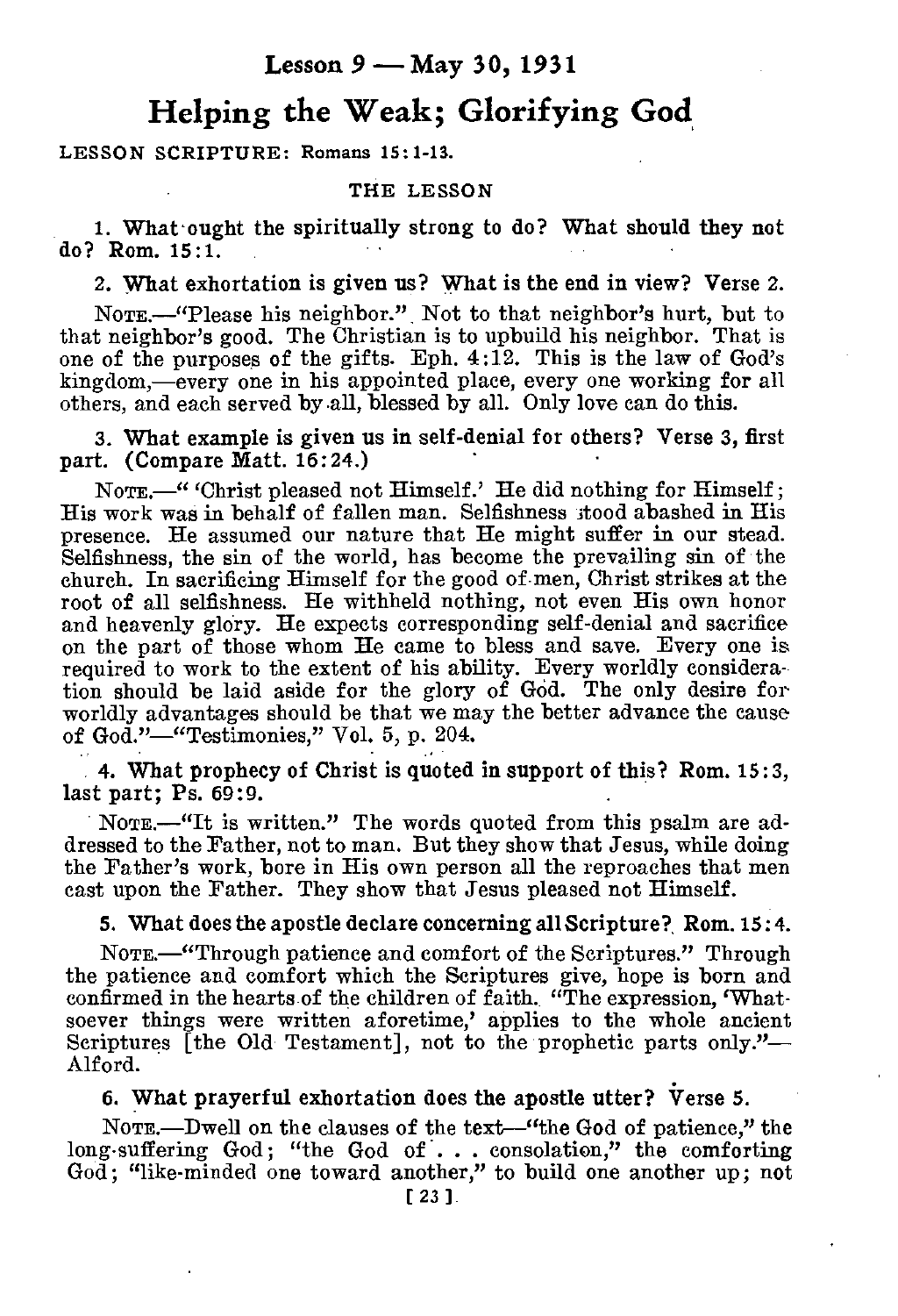according to the world, or our own limited, imperfect way, but "according to Christ Jesus." Then will God indeed be glorified.

7. What will be the result of this unity? Verse 6.

NOTE.--"The Lord has given us in His word definite, unmistakable instructions, by obedience to which we may preserve union and harmony in the church. Brethren and sisters, are you giving heed to these inspired injunctions? Are you Bible readers, and doers of the word? Are you striving to fulfill the prayer of Christ, that His followers might be one? 'The God of patience and consolation grant you to be like-minded one toward another according to Christ Jesus: that ye may with one mind and one mouth glorify God.'"-"Testimonies," Vol. 5, p. 248.

8. What further exhortation does the apostle give? Verse 7.

9. For what was Jesus our Lord a minister to the Hebrews? Verse 8.

10. How much further did His ministration reach? Verse 9, first part.

11. What scripture is quoted in proof of this? Verse 9, last part. (Compare Ps. 18:49.)

12. What other scripture is quoted to show that the good tidings must come to the Gentiles? Verse 10.

13. What further prophecies of our Lord are quoted? Verses 11, 12. (Compare Ps. 117:1; Isa. 11:10.)

NoTE.—The praise given to God shows how far His salvation extended, and it included both Jew and Gentile. It all centers in the Root, our blessed Lord.

14. For what blessed experience in God's children does the apostle pray? Verse 13.

NoTE.—"The God of hope." The God of patience, or long-suffering, is also the God of hope, the One from whom all our hopes spring, in whom they all center. The inspired prayer is God's promise to the children of faith. He will fill the believer with all joy and peace, that hope may abound. The power through which this is accomplished is that of the Holy Spirit.

#### **SUPPLEMENTARY QUESTIONS FOR HOME STUDY**

**'** 1. What are some of the promises made to the fathers?

2. How many things do they include?

A great nation : Gen. 12:2, 3; 22:16-18. Inherit the earth: Gen. 13:14, 15; 17:1-8; Rom. 4:13. A city: Heb. 11:8-16. The resurrection: Acts 24:14, 15. Heirs: Gal. 3:29.

## **THIRTEENTH SABBATH OFFERING June 27, 1931—INDIA**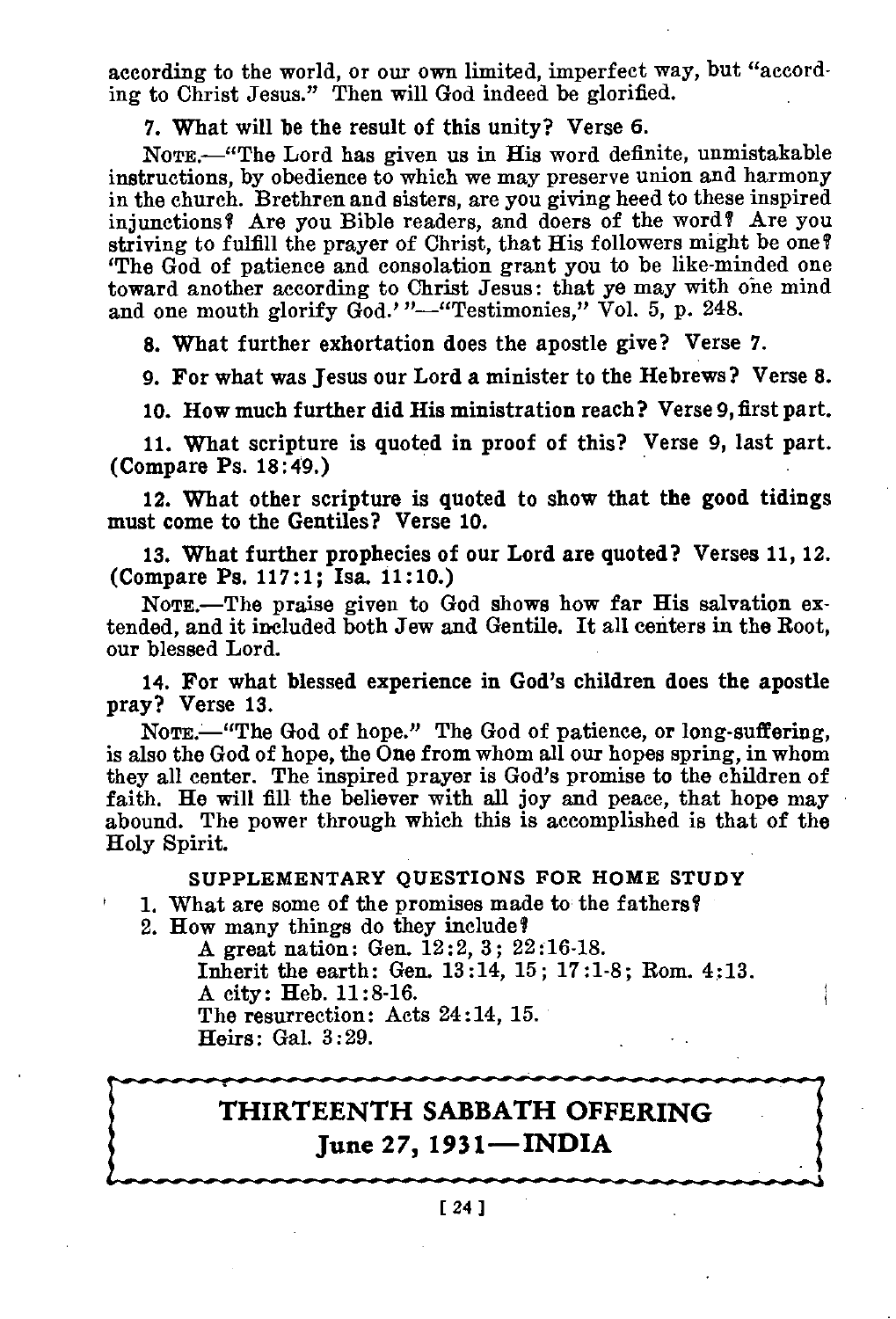## **Lesson 10 — June 6, 1931 Ministering God's Blessings**

### LESSON SCRIPTURE: Romans 15:14-33.

#### THE LESSON

**1. Of what three things was Paul persuaded of the Roman believers? Rom. 15:14.** 

NOTE.—"The epistle hastens to its close. As to its instructions, doctrinal or moral, they are now practically written. The way of salvation lies extended, in its radiant outline, before the Romans, and ourselves. . . . Little remains but the missionary's last words about persons and plans, and then the great task is done.

"He will say a warm, gracious word about the spiritual state of the Roman believers. He will justify, with a noble courtesy, his own authoritative attitude as their counselor. He will talk a little of his hoped for and now seemingly approaching visit, and matters in connection with **it.**  He will greet the individuals whom he knows, and commend the bearer of the letter, and add last messages from his friends. Then Phoebe may receive her charge, and go on her way."—"The Expositor's Bible," p. 408.

**2. How only could the believers be filled with all goodness and knowledge? Eph. 3:17-21.** 

NOTE.—"The apostle breaks out into the memorable confession **of the power of** the cross in his own life. Verses 20, 21. It stood between him and the past. His self-life was nailed there, and this new life was no longer derived from vain efforts to keep the law, but from the indwelling and uprising of the life of Jesus—the perennial spring of John 4:14."—F. B. Meyer.

**3. What did the apostle feel it necessary to do? Rom. 15:15.** 

**4. What kind of work did God expect of him? What was anticipated as a result of his work among the Gentiles? Verse 16.** 

**5. In thus serving God, in whom might he glory? Verse 17.** 

**6. Of what things only would he speak? Verse 18.** 

**7. How was the power of God manifest through him? What was the result? Verse 19.** 

**8. What was he ever anxious to do? Verse 20.** 

NomE.—"Another man's foundation." Paul wanted proof from God for his own labors. He did not care or dare to speak of others' work, but only of his own. Verse 18. He would lay but the one foundation, Christ Jesus. 1 Cor. 3:11.

**9. What scripture evidently urged Paul thus to work? Verse 21. (Compare Isa. 52:15.)** 

**10. What did his work in new fields prevent him from doing? Verse 22.**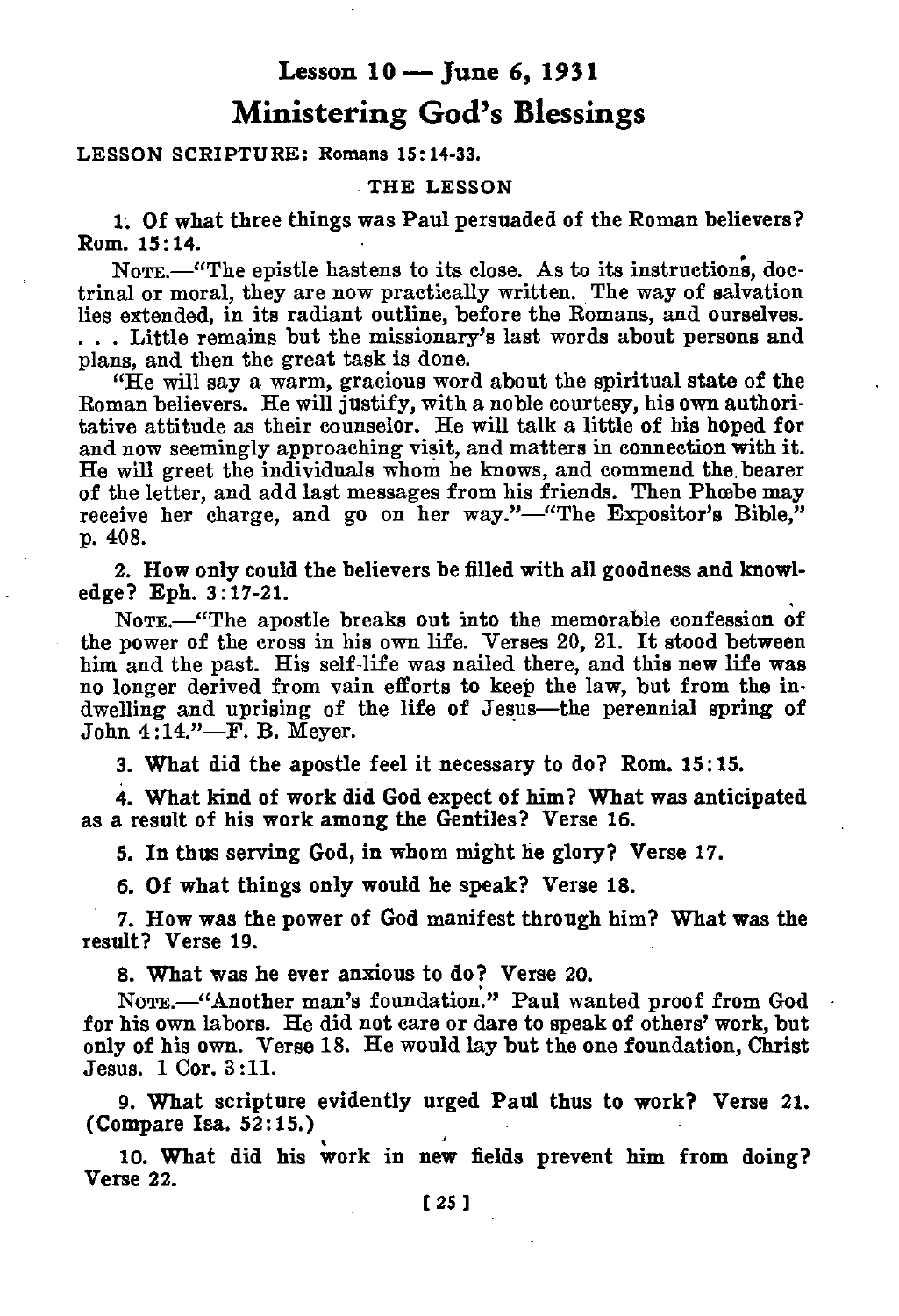11. What did he say of his present field of labor? For what did he long? Verse 23.

NoTE.—"He [Paul] was indeed to 'see Rome,' and for no passing 'sight of the scene.' For two long years of sorrows and joys, restraints and wonderful occasions, innumerable colloquies, and the writing of great Scriptures, he was to 'dwell in his own hired lodgings' there. But he did not see what lay between. For Paul ordinarily, as always for us, it was true that 'we know not what awaits us.' For us, as for him, it is better.'to walk with God in the dark, than to go alone in the light.' "— "The Expositor's Bible," pp. 413, 414.

12. What did the apostle conditionally promise? For what did he hope? Verse 24.

NoTE.—"Journey into Spain." It is a matter of dispute among scholars as to whether the great apostle ever visited Spain. Such, he tells us, was his intention. He did visit Rome, but under far different circumstances from those he had planned. Yet with him it was well. Rom. 8:28.

13. What was he then purposing to do? For what object? Verse 25. (Compare Acts 19:21; 20:22; 24:17.)

14. What contributions did he expect to take with him? Verse 26. (Compare 2 Cor. 9:1, 2.)

15. With what spirit had the contributions been made? Verse 27, first clause. (Compare 2 Cor. 9:11, 12.)

16. What mutual obligation did the apostle mention? Verse 27, last part.

NoTE.—"Debtors they are." The world looks upon the spiritual blessings lightly, upon the temporal as of far greater value. Yet the temporal things perish with the using, the spiritual things are eternal. Would that God's gifts might be better and more strongly appreciated. We would then see that even our temporal things are increased by them.

17. After Paul had been to Jerusalem, what did he purpose to do? Verse 28.

18. Of what was he assured? Verse 29.

19. What did he earnestly ask the brethren to do? Verse 30.

20. For what four things did he wish them to pray? Verses 31, 32.

21. What benediction did he pronounce upon them? Verse 33.

NoTE.—"Peace." In turbulent Rome, God's children had need of peace. In this turbulent world, how much we need the "God of peace" at all times! This is the legacy which the blessed Saviour left for His people here in the world. John 14:27.

#### SUPPLEMENTARY QUESTIONS FOR HOME STUDY

1. What mighty wonders is God's gospel now working'?

- 2. What is the mightiest miracle it has wrought in you'?
- 3. What complete change does the gospel bring about? 2 Cor. 5:17.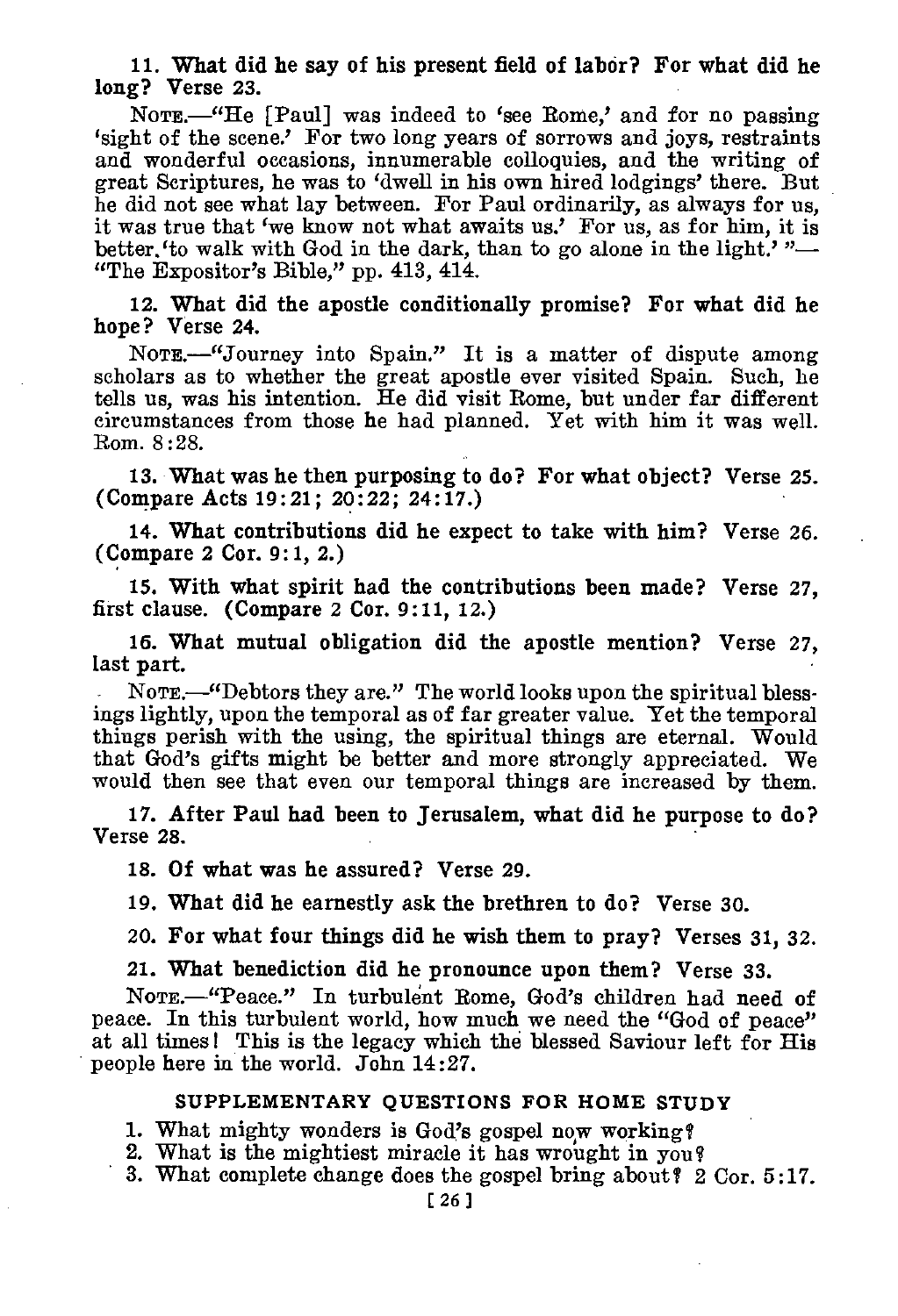## **Lesson 11 — June 13, 1931**

## **Greetings and Unity**

#### LESSON SCRIPTURE: Romans 16 : 1-20.

#### THE LESSON

1. Whom did the apostle Paul commend to the church at Rome? Rom. 16:1.

NOTE.—Cenchrea was the eastern port of Corinth, about nine miles distant. It seems to have been a town of considerable importance in the apostle's day. Phoebe was a servant, or deaconess, at Cenchrea, and may well have been the bearer of this epistle.

2. What did he ask them to do for her? Why should they aid her? Verse 2.

NOTE.—"Keeping the commandments of God requires of us good works, self-denial, self-sacrifice, and devotion for the good of others; not that our good works alone can save us, but that we surely cannot be saved without good works. After we have done all that we are capable of doing, we are then to say, We have done no more than our duty, and at best are unprofitable servants, unworthy of the smallest favor from God. Christ must be our righteousness, and the crown of our rejoicing." —"Testimonies," Vol. 3, p. 526.

3. What two other laborers does Paul next name? Verse 3.

NOTE.—Priscilla (Prises) and Aquila were among the strong lay helpers of the gospel. Priscilla seems to have been the more prominent, as her name is sometimes mentioned first. Paul first met them at Corinth. Acts 18:2. They were natives of Pontus, and went with Paul to Ephesus. Here they instructed Apollos in the truth. Then they went to Rome, and later returned to Ephesus. They had gathered in Rome a church which met in their own house.

4. Why were they worthy•of honor? Who besides Paul should feel grateful to them? Verse 4.

5. Who are next mentioned? Verses 5-7.

NorrE.—We know naught of these persons only as they are here mentioned by the apostle. It is good to know that Paul had relatives in Rome, who accepted the gospel before he did, consequently were known to the apostles. Junia was probably the wife of Andronicus.

6. What other workers unknown to us does he name? Verses 8-15.

NOTE.--Of this list of Christians we know nothing, save that Rufus is supposed to be the son of Simon of Cyrene. Mark 15:21. The mother of Rufus seems also to have been like a mother to Paul, one of the mothers whom Paul found by following Christ. Mark 10:29, 30. But all God's unknown workers are recorded on high. The mention of these shows what high regard Paul cherished for his personal helpers individually.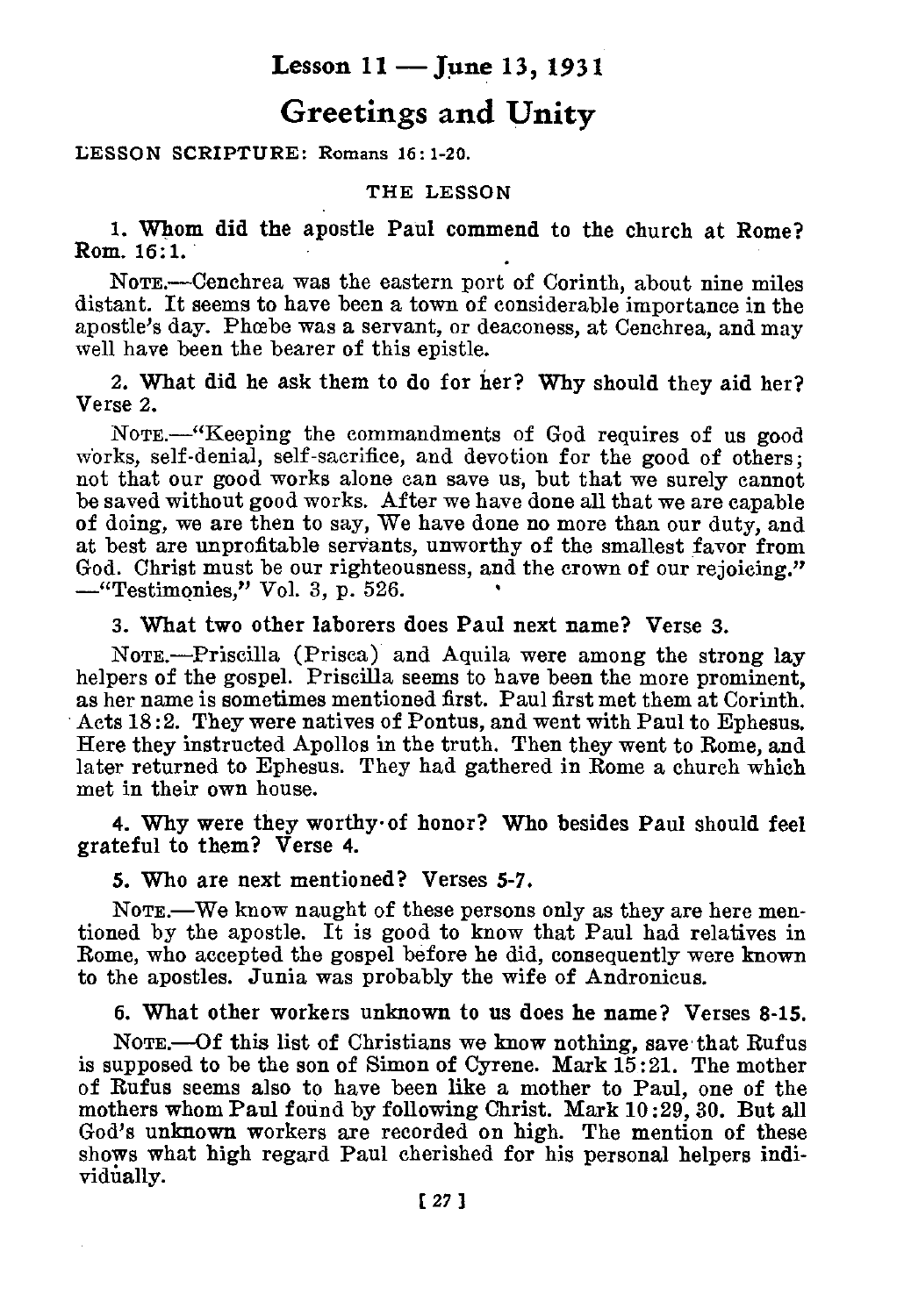#### 7. What further instruction did the apostle give? Verse 16.

NOTE.—"Rom. 16:1-16. Here is a window into Paul's heart. He was apparently disowned by his own kindred, yet, as the Lord had promised, he had mothers, sisters, and brothers a hundredfold. What a contrast there is between the spirit of this chapter and that of the mere disputant or theologian, the stoic or monk! We see also the courtesy, purity, thoughtfulness, and tenderness of Christian relationships.

"Women are here—Phcebe, Priscilla, Mary, Junia, Persis, Julia, and others. The apostle realized.the immense help that holy women could furnish in the ministry of the gospel. Men are here—old and young, fathers, brothers, and sons. Lovely titles are given with a lavish, though a discriminating hand—succorer, helpers, beloved, approved in Christ, saints. How especially beautiful the appellation, the beloved Persis, who labored much in the Lord! The kiss was the common mode of greeting, but there was to be a new sanctity in it, as though Christ were between. This church in Rome was a model for other churches. Would that we could realize the same spiritual unity that presided over the gatherings of these early saints!"—F. B. Meyer.

**8. Against what class did the apostle warn the church? Verse 17.** 

**NoTE.—"Those** who cause divisions on obscure **points of doctrine are to be avoided, lest they lead us** away from the fundamentals. We need to be wise in heavenly wisdom and guileless in regard to evil." —Ibid.

**9. What were the characteristics of these persons? Verse 18. (Compare Phil. 3:19.)** 

10. What could he say of the church in Rome? Verse 19, first part.

NoTE.—Rome was then the center of the world. All information went out more readily from Rome to all parts of the empire than from any other center. Churches elsewhere became greatly interested in the believers who were under the shadow of the palace of the Caesars.

11. Yet while the apostle rejoiced in their obedience, what did he **wish? Verse 19, last part.** 

**NOTE.—The** apostle did not wish them to be wise in wickedness, but to know naught of it. We do not need to study counterfeits to know the genuine, but we do need to know the genuine that we may discern at once the counterfeit.

12. What assurance **of triumph does the apostle give them? Verse 20, first part.** 

**NOTE.—A renewal, in promise, of the prophecy made four thousand years before. Gen. 3:15. At the very longest, the triumph of evil will soon be over. The light afflictions are for a moment, the triumph is an eternal weight of glory. 2 Cor. 4:17.** 

**13. What benediction does he pronounce upon them? Verse 20, last part.**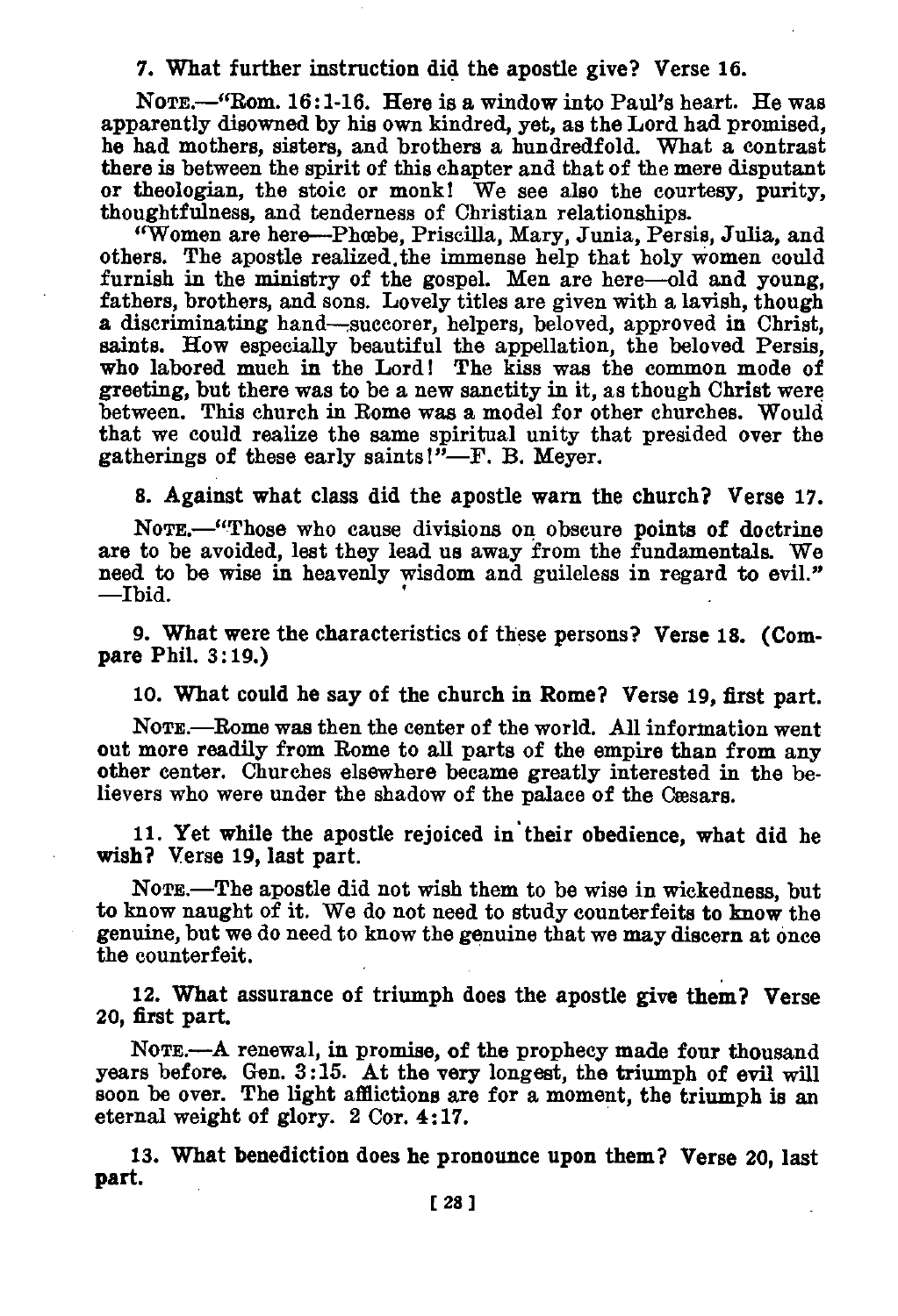### **SUPPLEMENTARY QUESTIONS FOR HOME STUDY**

1. What striking element of Christian work is emphasized in this lesson? (See Acts 20:20, 27, 31-35.)

2. Can there be love of a church and not love of the individual members'?

### **Lesson 12 — June 20, 1931**

## **The Obedience of Faith**

#### **LESSON SCRIPTURE: Romans 16:21-27.**

#### **THE LESSON**

**1. What fellow worker and relatives of Paul sent greetings to the church at Rome? Rom. 16:21.** 

NoTE.—Timotheus we know as Timothy, Paul's "son in the faith" and fellow worker. For Lucius see Acts 13:1; Jason, Acts 17:5; Sopater, Acts 20:4. The identity of none of these is certain, but probable.

**2. Who wrote the epistle to the Romans for Paul? What did he say? Verse** 22.

3. What others sent salutations? Verse 23.

NOTE.—Gaius is mentioned in 1 Corinthians 1:14 as having been baptized by Paul. The word rendered "chamberlain" seems to refer to treasurer, and it is so rendered by Alford and others. This shows that the gospel had reached high official circles.

"We are not all, as were Gaius and Erastus, men of note and wealth, but we can all resemble Quartus, 'a brother.'  $"$ -F. B. Meyer.

**4. What benediction did the apostle repeat?** Verse 24.

**5. What did he say God is able to do?** Verse 25, first clause.

6. By **what are we established?** 2 **Chron.** 20:20; **Heb.** 13:9.

**7. According to what does God establish us? Rom.** 16:25, first part.

**8. How was the mystery kept in times past? Verse** 25, last part.

NOTE.—God's great plan of salvation is not new. Sin did not take Him by surprise. All the efforts of Satan against the government of heaven have made more glorious God's love and mercy. The death of Jesus, designed of the evil one to destroy the kingdom of God, in God's wisdom opened up and revealed such depths of God's love as amazed the universe. The silence of the ages burst into an eternal song of praise.

"The plan for our redemption was not an afterthought, a plan formulated after the fall of Adam. It was a revelation of 'the mystery which hath been kept in silence through times eternal.' It was an unfolding of the principles that from eternal ages have been the foundation of God's throne. From the beginning, God and Christ knew of the apostasy of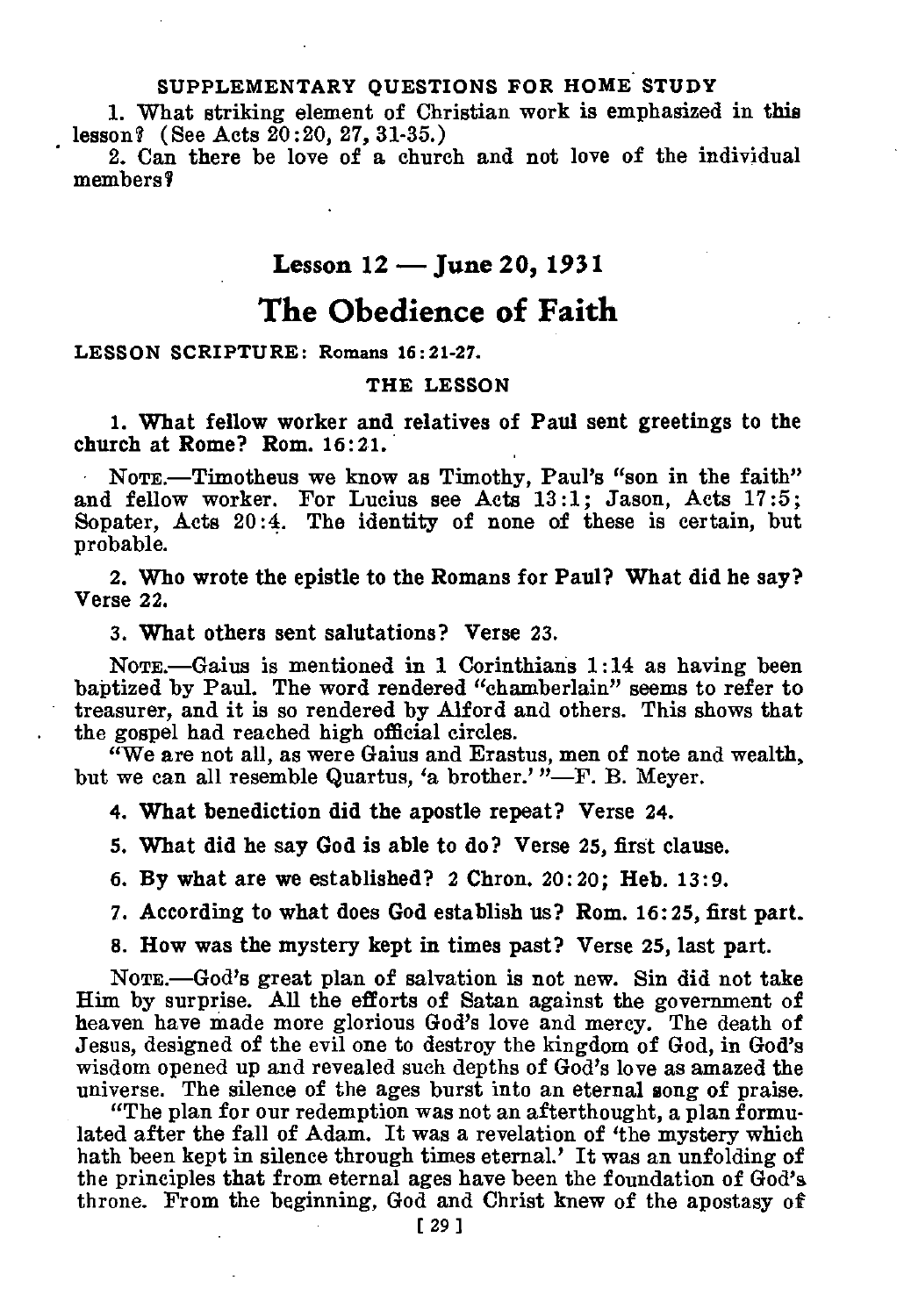Satan, and of the fall of man through the deceptive power of the apostate. God did not ordain that sin should exist, but He foresaw its existence, and made provision to meet the terrible emergency."—"The Desire of Ages," p. 22.

#### 9. In what sense was the gospel kept secret? Eph. 3:5, 6.

NOTE.—"The science of redemption is the science of all sciences; the science that is the study of the angels and of all the intelligences of the unfallen worlds; the science that engages the attention of our Lord and Saviour; the science that enters into the purpose brooded in the mind of the Infinite,—'kept in silence through times eternal;' the science that will be the study of God's redeemed throughout endless ages."— "Education," p. 126.

10. What had been the condition of the unbelieving Gentile world? Eph. 2:12.

11. 'When is the mystery of the gospel made fully manifest? Rom. 16:26, first clause.

12. In whom was it revealed? John 1:14.

13. By what is it made known to us? Rom. 16:26, second clause.

14. According to what is this mystery made known? To whom? Verse 26, third clause.

NOTE.—"The everlasting God." "In the word, God is spoken of as 'the everlasting God.' This name embraces past, present, and future. God is from everlasting to everlasting. He is the Eternal One."—"Testimonies," Vol. 8, p. 270.

15. For what purpose is it made known? Verse 26, last part.

NOTE.—"Obedience." This is the purpose of the gospel. The "obedience of faith," the trusting, loving obedience of the child to a father worthy to be loved. If the gospel fails in this, it fails of its purpose. But, praise God, it never fails.

16. How only is obedience possible? Gal. 5:6; 1 John 5:3.

17. To whom is the glory of all this revelation ascribed? Through whom? Rom. 16:27.

18. What is the closing word? Verse 27.

NOTE.—"Amen." "Yea," "verily," "it is true." It is a Hebrew word meaning firm, constant, certain, sure. It affirms the truth of what is spoken. Let it be in us, all that God designs in this epistle, in Christ Jesus. For "all the promises'of God in Him are yea, and in Him Amen." 2 Cor. 1:20.

#### SUPPLEMENTARY QUESTIONS FOR HOME STUDY

1. By what is the heart established?

- 2. What obedience only is acceptable to God?
- 3. As all is wrought through God, to whom does the glory belong?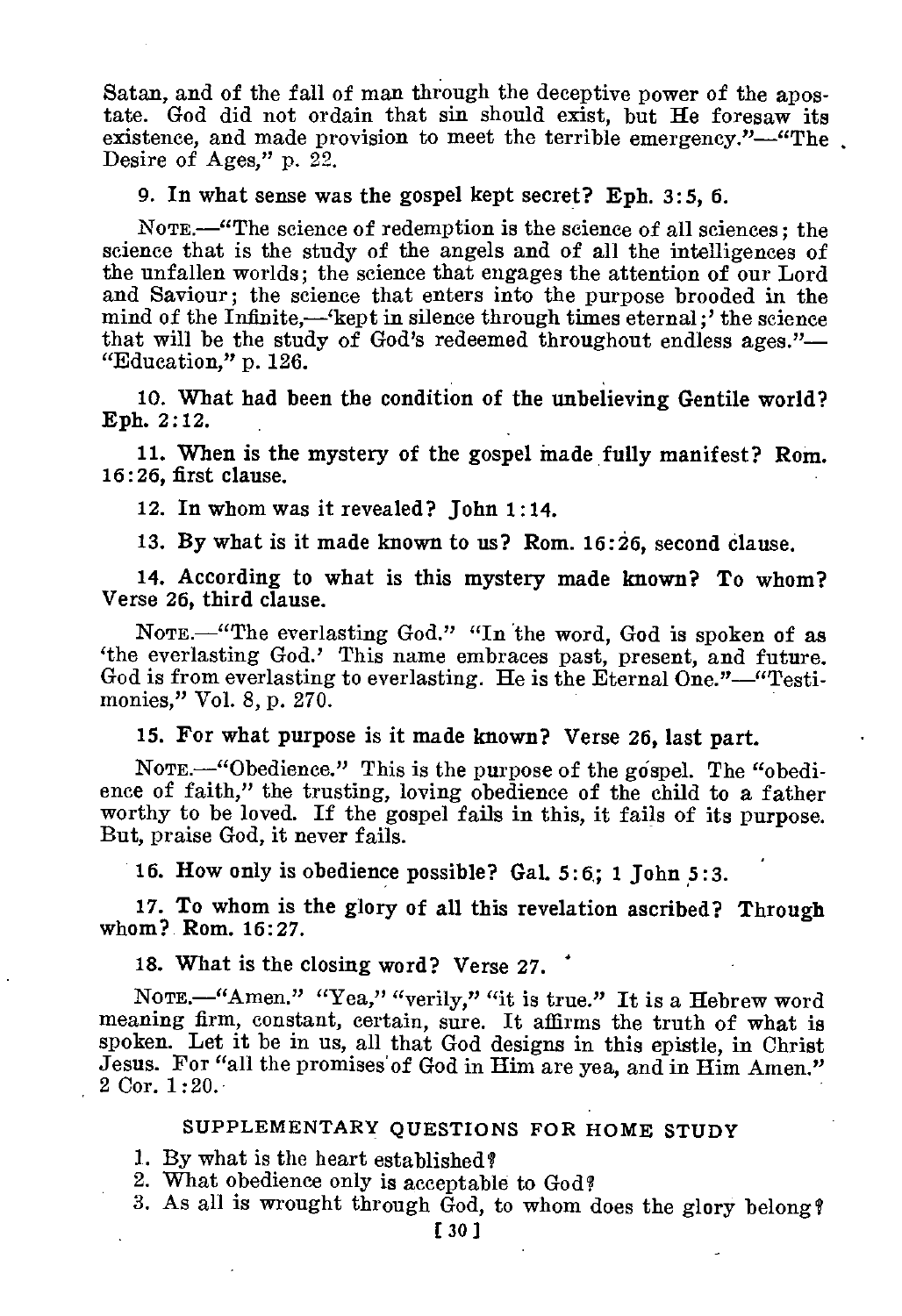### **Lesson 13 — June 27, 1931**

## **The Review**

#### LESSON SCRIPTURE: Romans 10 to 16.

TOPICAL OUTLINE

Rom. 10:1-21: Israel's failure The right way The promise to all A missionary query

Rom. 11:1-36:

There is a remnant Casting away Israel Receiving of Israel Lesson of the olive tree An unmeasurable depth of riches

 $Rom. 12:1-21:$ 

Our reasonable service Members of one body The Christian life

Rom. 13 : 1-14 : The believer and the civil power Being ready for the end

Rom. 14:1-23:

A rebuke to him who judgeth Effect of influence The great tribunal Causing others to stumble

Rom. 15:1-33:

Helping others Offering praise Paul preaching in new fields Gentiles become debtors

Rom. 16:1-27:

Salutations to fellow workers Warning against divisions The obedience of faith Benediction

#### **OUESTIONS**

1. Why did the Jews not find righteousness? What is the end, or object, of the law? How is the obtaining of righteousness described? To how many is it offered? Romans 10.

2. Give proof that the Lord did not cast off His people. How only do Jews or Gentiles become the true Israel of God? In whom is the fullness of both Jew and Gentile found? Rom. 11:1-18.

3. Why were the Hebrew branches broken off? What assurance is given concerning the gifts and calling of God? What is said concerning the wisdom of God? Rom. 11:19-36.

4. What earnest exhortation does the apostle give? How do we become members of the body? How, and for what purpose, are the gifts bestowed? Name some of these gifts. Rom. 12:1-8.

5. How is love manifested? To what should we cleave? What should we abhor? Repeat some of the injunctions of chapter 12. What should be our attitude toward an enemy? Rom. 12:9-21.

6. How should we relate ourselves tqward civil powers?- What is said of those who resist the civil authority? When the civil power inter